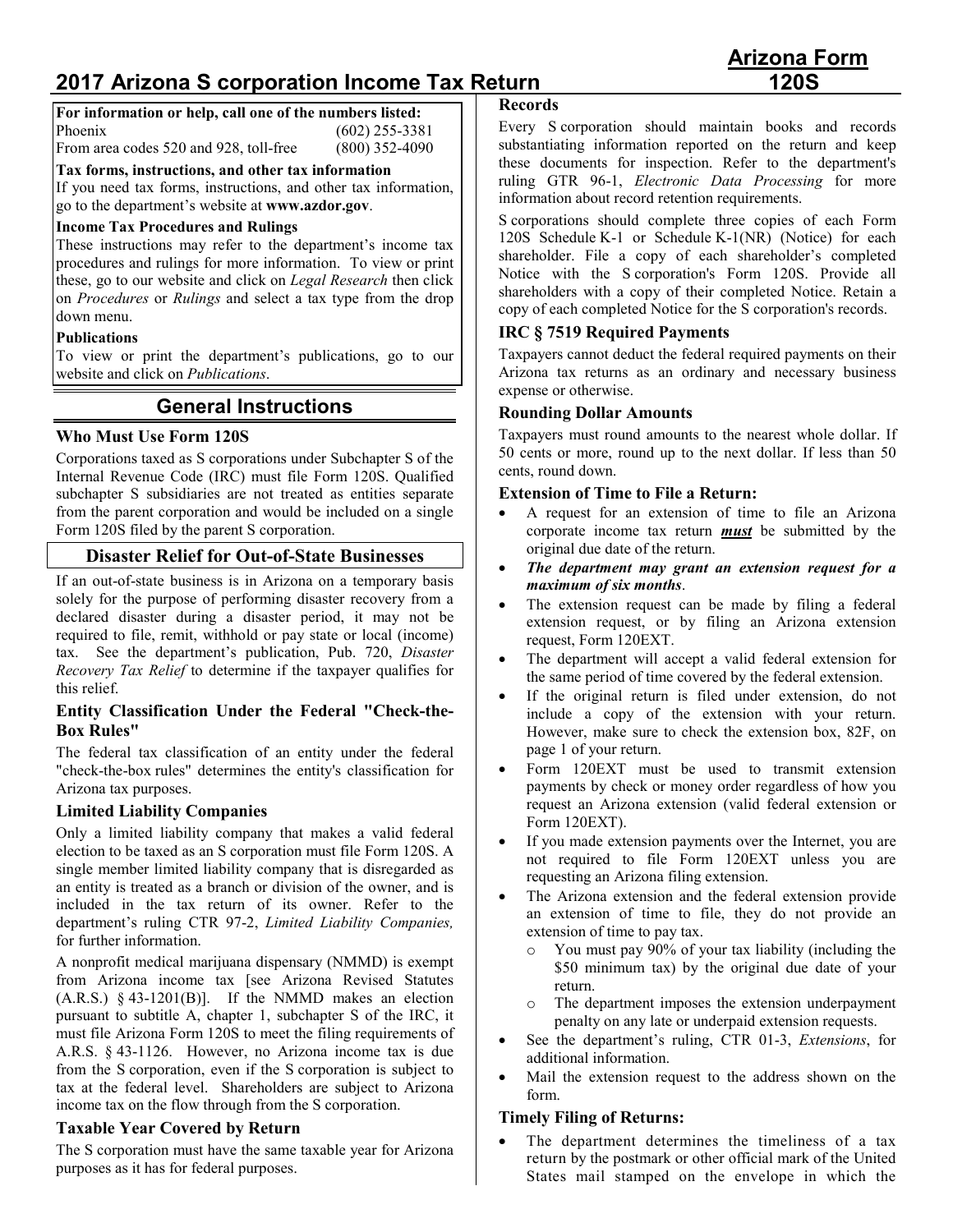return is mailed. See the department's ruling, GTR 16-1, *Timely Filing of Income or Withholding Tax Returns Through the United States Mail.*

- The Department will accept proof of mailing from a private delivery service included in the Internal Revenue Service (IRS) list of designated private delivery services. Contact the private delivery service for information regarding how to obtain written proof of mailing.
- If the due date for the return falls on a Saturday, Sunday, or a legal holiday, the return is considered timely filed if it is postmarked the next business day. See the department's ruling, GTR 16-2, *Timely Filing of Income or Withholding Tax Return – Holidays and Weekends*.

## **Filing Original Returns:**

- Returns are due by the  $15<sup>th</sup>$  day of the third month following the close of the taxable year.
- If the S corporation has a valid federal or Arizona filing extension, the return is due by the extended due date. If the due date for the return falls on a Saturday, Sunday, or a legal holiday, the return is considered timely filed if it is postmarked the next business day. See the department's ruling, GTR 16-2, *Timely Filing of Income or Withholding Tax Return – Holidays and Weekends*.
- The return must be signed by one or more of the officers of the S corporation (President, Treasurer, or any other principal officer).
- Do not submit a blank Arizona return with a copy of the federal return. S corporations must:
	- o Furnish complete data,
	- $\circ$  Answer all questions on the return,<br>  $\circ$  Complete all applicable schedules
	- Complete all applicable schedules, and
	- o Include all appropriate supplementary schedules.
- Mail the return to the address shown on the form.

## **Filing Amended Returns:**

• Any S corporation who files an amended return with the IRS *must* file an Arizona amended return on Form 120S, for the tax year amended, (i.e. 2017 Form 120S for tax year 2017) within 90 days of final determination of the federal amended return by the IRS. When filing an amended return, check the box labeled "Amended" in the upper right corner of the return.

o

- S corporations *must* report to the department changes or corrections to their taxable income by the IRS or as a result of renegotiation of a contract or subcontract with the United States.
- Within 90 days after the final determination of the change or correction, the S corporation must:
	- o File a copy of the final determination with the department, concede the accuracy of the determination or state any errors, and request the department recompute the tax owed Arizona, or
	- o File an amended return as required by the department.
- The S corporation must provide sufficient information for the department to recompute the S corporation's Arizona taxable income based on the Revenue Agent Report changes.
- The department may require the S corporation to file an amended return if the department does not have this information.
- Mail the amended return to the address shown on the form.

**NOTE:** *File amended returns for prior taxable years on the respective Form 120S for those taxable years. Use the 2017 Form 120S to amend only the taxable year 2017.*

*Do NOT file an amended return until your original return has been processed.*

## **Estimated Tax Payments for 2018**

S corporations expecting an Arizona income tax liability for the 2018 taxable year of \$1,000 or more must make Arizona estimated income tax payments. All S corporations required to make Arizona estimated payments must make those payments by the 15<sup>th</sup> day of the  $4<sup>th</sup>$ ,  $6<sup>th</sup>$ ,  $9<sup>th</sup>$ , and  $12<sup>th</sup>$  months of their taxable year.

S corporations that fail to make the required estimated tax payments are subject to a penalty on any estimated tax payment which is late or underpaid.

The Arizona required annual payment of estimated tax for an S corporation is the smaller of:

- Ninety percent of the S corporation's Arizona tax liability for the *current* taxable year; or
- An amount equal to the sum of:
	- o Ninety percent of the portion of the *current* taxable year's Arizona tax liability attributable to built-in gains income or certain capital gains income, and
	- o One hundred percent of the portion of the *prior* taxable year's Arizona tax liability that is attributable to excess net passive net income.

**NOTE:** *For the S corporation to base its estimated tax payments on the tax liability described in B above, the S corporation's return filed for the prior taxable year must have been for a period of twelve months.*

To calculate the amount of estimated payment for the 2018 taxable year:

- Complete Form 120W to compute the required installments.
- Complete Form 120ES to make payments by check or money order. (If payments are made electronically, do *NOT* submit Form 120ES.)

**Is the S corporation subject to the Estimated Underpayment Penalty for the 2017 taxable year?** *See the instructions for Form 220.* 

## **ESTIMATED TAX PAYMENTS BY ELECTRONIC FUNDS TRANSFER (EFT)**

S corporations whose Arizona corporate income tax liability for the preceding taxable year was \$20,000 or more must make Arizona corporate estimated tax payments over the EFT program. If the S corporation makes its estimated tax payments by EFT, the S corporation should not submit Form 120ES to the department. S corporations required to make estimated tax payments by EFT must complete the department's electronic funds transfer authorization agreement at least 30 days prior their first transaction.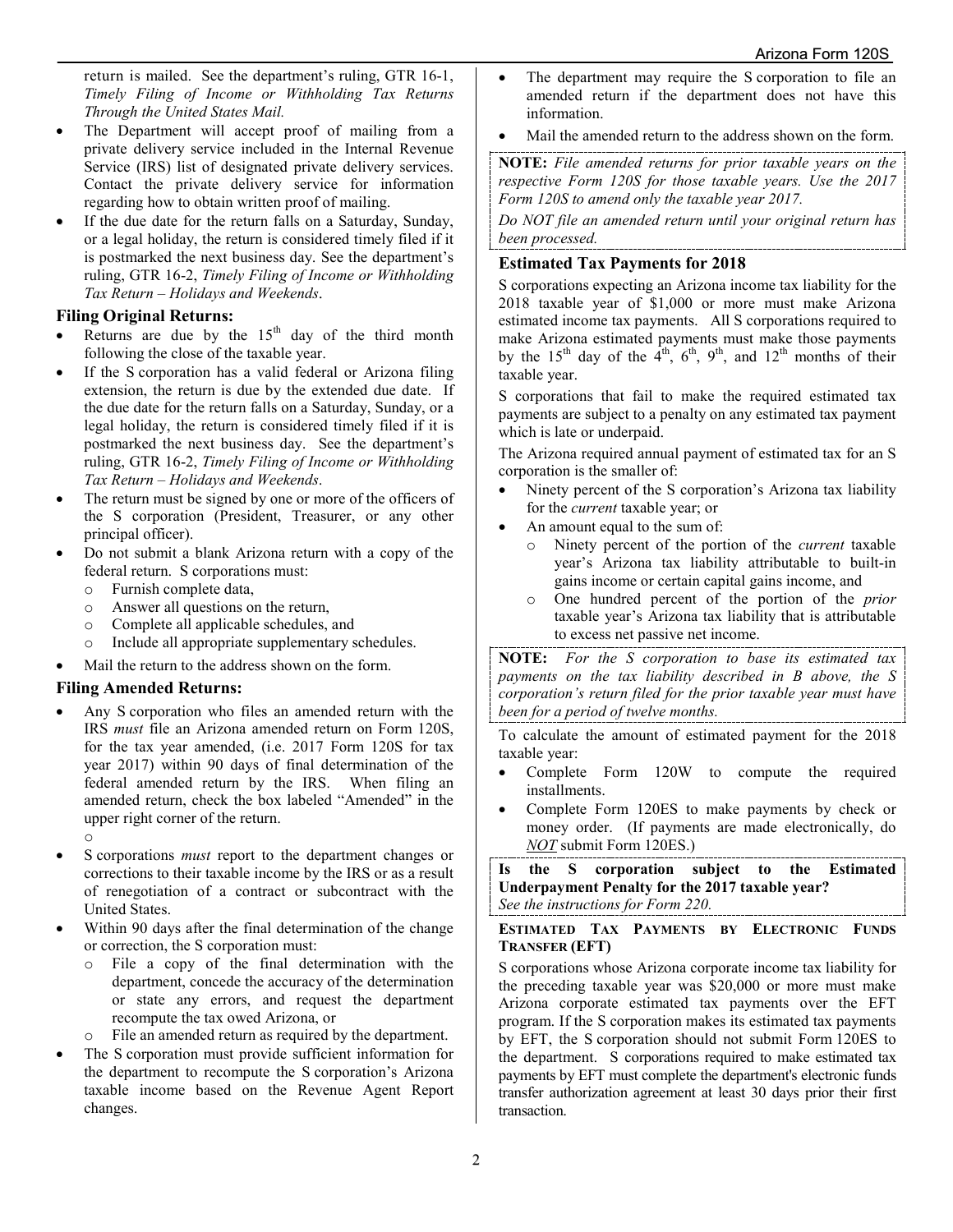S corporations whose Arizona corporate income tax liability for the preceding taxable year was less than \$20,000 may elect voluntary participation in the EFT program. Participants in the program must complete the department's EFT authorization agreement at least 30 days prior to their first transaction.

## **Penalties and Interest**

#### **A. Late Filing Penalty**

Without a valid federal or Arizona extension, a return filed after the original due date is subject to the late filing penalty. A return filed after its extended due date is also subject to the late filing penalty. The late filing penalty is 4.5% (.045) of the amount of tax required to be shown on the return. The penalty period is each month or fraction of a month between the due date of the return and the date the taxpayer filed the return. The maximum penalty is 25% of the tax found to be remaining due.

#### **B. Extension Underpayment Penalty**

The S corporation must pay 90% of the tax liability reported on its return by the original due date of the return. If it does not, the extension underpayment penalty is charged on any late or underpaid extension payments. The extension underpayment penalty is 0.5% (.005) of the tax not paid for each 30-day period or fraction of a 30-day period between the original due date and the date the tax is paid. The maximum penalty is 25% of the unpaid tax. Taxpayers subject to the extension underpayment penalty are not subject to the late payment penalty described in C below.

## **C. Late Payment Penalty**

The late payment penalty is charged on any amount shown as tax on a return that is not paid by the due date. The late payment penalty is 0.5% (.005) of the unpaid tax for each month or fraction of a month that the tax remains unpaid, not to exceed 10% of the unpaid tax.

**NOTE – Amended Return Filers:** *For taxable years beginning after December 31, 2016, if you voluntarily file an amended return and pay the additional tax due when you file your amended return, the department will not assess the late payment penalty. Exceptions are:*

- *The taxpayer is under audit by the department.*
- *The amended return was filed on demand or request by the department.*

**NOTE:** *If more than one of the penalties described in A, B, or C apply, the maximum combined penalty is 25%.*

Refer to the department's ruling, CTR 09-1*, When do Penalties Apply to an Income Tax Return Filed Under an Extension,* regarding the application of penalties to returns filed under extension.

## **D. Information Return Penalty**

This form is an information return when no tax liability is due. The penalty for failing to file, filing late (including extensions), or filing an incomplete information return is \$100 for each month, or fraction of a month, that the failure continues, up to a maximum penalty of \$500.

#### **E. Interest**

The department charges interest on any portion of the tax not paid by the due date. The department compounds interest annually and applies it in the same manner and at the same time

as prescribed by the IRS. The Arizona rate of interest for both underpayments and overpayments *for all taxpayers* is the federal underpayment rate.

**NOTE:** *The Arizona rate of interest for both underpayments and overpayments for all taxpayers is the federal underpayment rate.* 

On January 1 of each year, the department adds any interest outstanding as of that date to the principal amount of the tax. It is then a part of the principal amount of the tax and accrues interest until paid.

## **F. Underpayment of Estimated Tax Penalty**

The department imposes the underpayment of estimated tax penalty on any late payment or underpayment of a required installment of estimated tax. Refer to Form 220, *Underpayment of Estimated Tax by Corporations*, for further details.

The S corporation must complete Form 220: if it made its estimated tax payments based on either the annualized income installment or adjusted seasonal installment methods, or if it is a large corporation that computed its first required installment based on the S corporation's tax liability for the prior taxable year. This is required even if no penalty is due.

The S corporation does not have to complete Form 220 if the S corporation made its estimated tax payments in four equal installments based on an amount equal to either 90% of the current taxable year's tax liability or 100% of the prior year's tax liability. "Tax liability" means the liability reduced by any refundable tax credits and the claim of right adjustment, if applicable.

The department will compute the estimated tax underpayment penalty based on either of these methods and notify the S corporation of any amount due.

## **Arizona Apportionment Methods**

There are three apportionment methods for multistate S corporation income tax returns filed to Arizona: (1) air carrier apportionment; (2) standard apportionment; and (3) sales factor only apportionment.

Air carriers are required to use revenue miles. All other taxpayers may select either the standard or the sales factor only apportionment method.

## **1. Air Carrier Apportionment**

An air carrier is required to use revenue miles to calculate its apportionment ratio. Check the box on line A on page 1, fill out Schedule ACA, and include it with your return. Do not complete Schedule A.

## **2. Standard Apportionment Formula**

All non-air carrier taxpayers are allowed to continue to use Arizona's standard apportionment formula, which doubleweights the sales factor. Check the box on line A on page 1 and complete Schedule A using the number on the left-hand side of line A3e, column A, to double-weight the sales factor. Divide the total ratio by four.

## **3. Sales Factor Only Apportionment Formula**

All non-air carrier taxpayers may use Arizona's sales factor only apportionment formula, which is determined by dividing Arizona Sales by Everywhere Sales.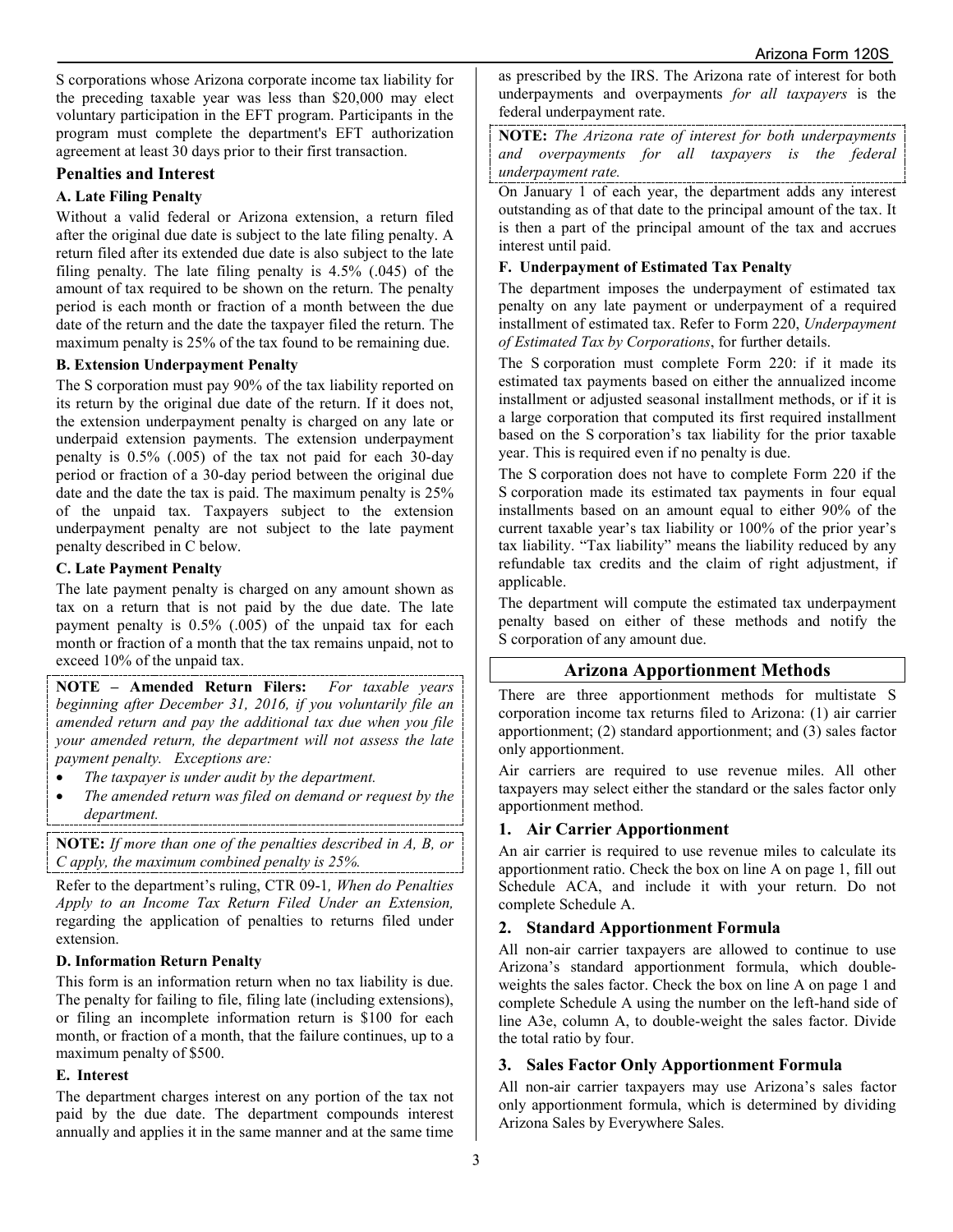# **Specific Instructions**

For calendar year filers, check the box, "calendar year 2017." For fiscal year filers, check the box, "fiscal year" and enter the beginning and ending dates for the fiscal year.

Type or print the required information in the name, address, and information boxes on the top of page 1. If the taxpayer has a foreign address, enter the information in the following order: city, province or state, and country. Follow the country's practice for entering the postal code. **Do not abbreviate the country's name.**

Enter the S corporation's employer identification number (EIN).

## **NOTE:**

- All returns, statements, or other documents filed with the department must have the taxpayer's EIN or TIN indicated on them.
- Taxpayers who fail to include their EIN or TIN may be subject to a penalty.
- Paid tax return preparers must include their TIN where requested.
- The TIN for a paid tax return preparer is:
	- o The preparer's PTIN,<br>
	o The preparer's social
	- The preparer's social security number (SSN), or
	- o The EIN of the preparer's employer.
- Paid tax return preparers who fail to include their TIN may be subject to a penalty.

#### **Box 68**

- Check the box, "This is a first return" if this is the taxpayer's first return filed to Arizona.
- Check the box, "Name change", if the taxpayer changed its name during the tax year.
- Check the box, "Address change", if the taxpayer changed its address during the tax year.

#### **Box 82F**

- Check box 82F if this return is filed under *FEDERAL extension*.
- Do NOT check box 82F if the return is filed under an *ARIZONA extension*.

#### **Line A:**

- If the S corporation is a multistate S corporation, check the box indicating its method of apportioning income to Arizona.
	- o Check "Air Carrier" if the S corporation used the Air Carrier apportionment. Complete Form ACA and include it with this return.
	- o Check "STANDARD" if the S corporation used the Standard apportionment formula.
	- o Check "Sales Factor Only" if the S corporation used the Sales Factor Only apportionment formula.
- If the S corporation is not a multistate S corporation, or did not apportion its income to Arizona, do not check any boxes.

#### **Line B:**

- Check this box only if the S corporation elected to be treated as a multistate service provider by completing Arizona Schedule MSP and including it with this return. If this box is checked, check the appropriate box, Yr 1 through Yr 5, to indicate the year of the taxpayer's election cycle.
- If the S corporation did not elect multistate service provider treatment, leave this line blank.

**Line C:** If this is the S corporation's final Arizona income tax return using this EIN?

- If yes, check "Yes" and check the appropriate box, "Dissolved," "Withdrawn," or "Merged/Reorganize" to indicate the reason for this being the final return. If there is a successor S corporation, indicate the EIN of the successor S corporation in the space provided.
- If no, leave this line blank.

Line D: Check "Yes" if the S corporation conducts business within and without Arizona. If not, check "No."

Line E: Check "Yes" if a composite return will be filed on Arizona Form 140NR. If not, check "No."

**Line F:** Enter the total number of nonresident individual shareholders of the S corporation on this line. If none, enter "0".

**Line G:** Enter the total number of resident and part-year resident individual shareholders on this line. If none, enter "0".

**Line H***:* Enter the total number of entity shareholders (exempt organizations, trusts, estates). Do not include individual shareholders.

**NOTE:** *The total of the amounts entered for information questions F, G, and H should equal the total number of S corporation shareholders.*

*Use Schedule K-1 for resident or part-year resident individual shareholders, resident estate shareholders, and resident trust shareholders. Use Schedule K-1(NR) for all other shareholders.*

## **Nonprofit Medical Marijuana Dispensary**

*Only a nonprofit medical marijuana dispensary (NMMD) under* A.R.S. Title 36, Chapter 28.1*, should fill out line I. All other S corporations, go to line 1.*

Line I: Check the box to indicate that the S corporation is a NMMD and enter the registry identification number issued by the Arizona Department of Health Services.

# **Arizona Income Computation**

## **Line 1 - Total Distributive Income (Loss)**

Enter the net total of the pro rata share items of nonseparately computed income (loss) and separately stated income (loss) and deductions (from federal Form 1120-S, Schedule K).

**NOTE for NMMDs:** *A nonprofit medical marijuana dispensary should skip lines 2 through 25. Only complete line 26 (Information Return Penalty), if applicable. Complete Schedule A (if a multistate NMMD) and Schedule B. Also include Schedule C, as directed on page 3 of Form 120S.*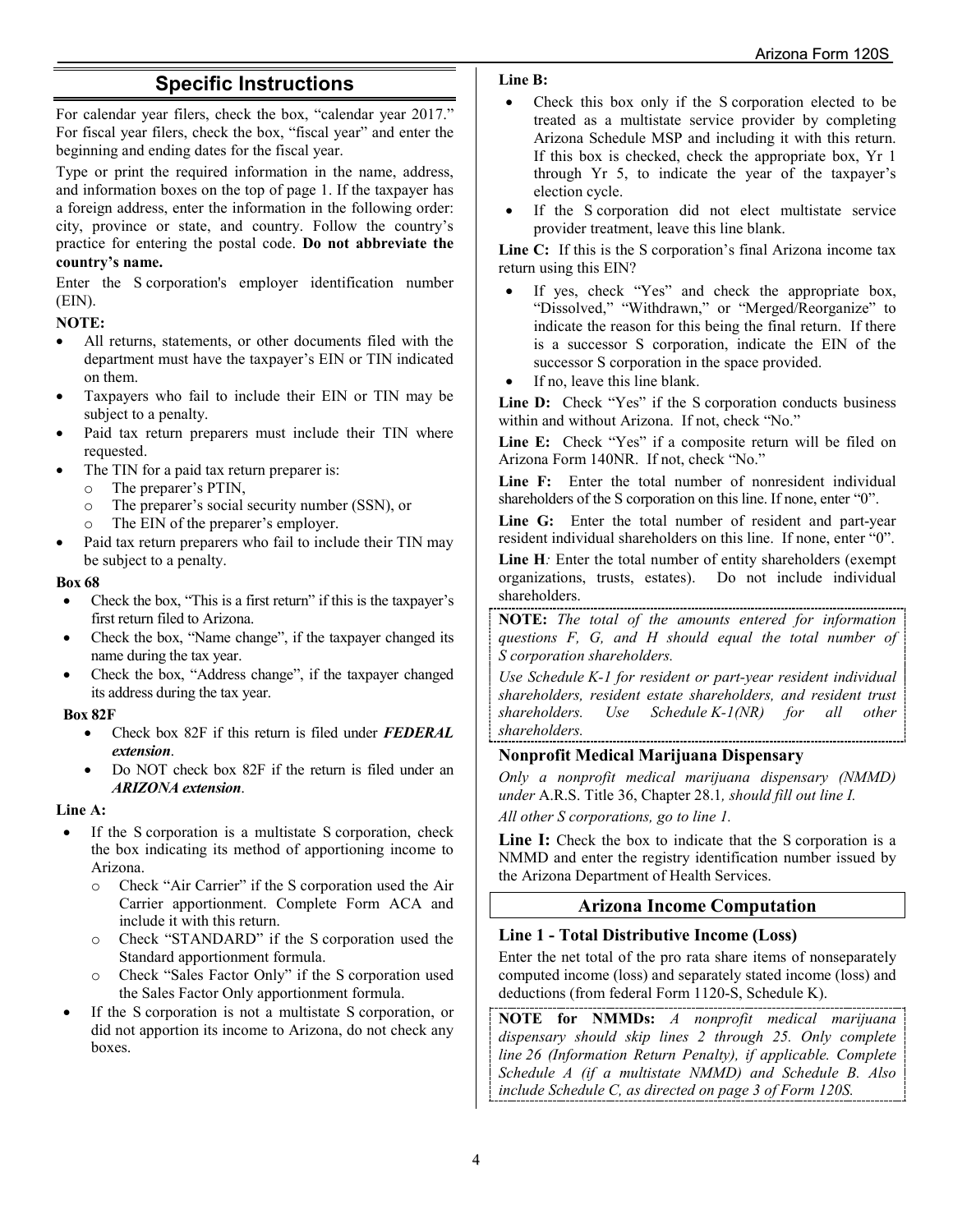# **Income Subject to Federal and Arizona Corporate Income Taxes**

## **Lines 2 through 4 - Excess Net Passive Income and Capital Gains/Built-in Gains**

If the S corporation was subject to the federal excess net passive income, capital gains tax, or built-in gains tax on its federal Form 1120-S, it is subject to Arizona corporate income tax on the total of this income. Use the federal worksheet included in the instructions for Form 1120-S to calculate the amount of excess net passive income and capital gains/built in gains that was subject to federal taxation.

## **Line 2 - Excessive Net Passive Income**

Enter the amount of excess net passive income that was subject to federal corporate income tax.

## **Line 3 - Capital Gains/Built In Gains**

Enter the amount of capital gains/built in gains that was subject to federal corporate income tax.

## **Line 4 - Total Federal Income Subject to Corporate Income Tax**

Add line 2 and line 3. Enter the total.

- Multistate S corporations, continue to line 5.
- Wholly Arizona S corporations, skip to line 11.

## **Lines 5 through 10 - Apportionment Computation (Multistate S corporations Only)**

An S corporation that has income from business activity taxable in more than one state is a multistate S corporation. An S corporation that has income from business activity that is taxable entirely within Arizona is a wholly Arizona S corporation.

#### *Wholly Arizona S corporations should skip lines 5 through 10 and go directly to line 11.*

Any S corporation that has income from business activity that is taxable both within and without Arizona must allocate and apportion its net income according to the Uniform Division of Income for Tax Purposes Act (UDITPA), A.R.S. §§ 43-1131 through 43-1150. See the instructions beginning on page 9 for more detailed information regarding apportionment of income.

## **Line 5 - Nonapportionable or Allocable Income (Multistate S corporations Only)**

Nonbusiness income is nonapportionable and specifically allocable to a particular state. "Business income" under the transactional and functional tests means income arising from transactions and activity in the regular course of the taxpayer's trade or business, and includes income from tangible and intangible property if the acquisition, management, and disposition of the property constitute integral parts of the taxpayer's regular trade or business operations.

"Nonbusiness income" means all income other than business income.

**NOTE:** *Refer to* A.R.S. §§ 43-1134 *through* 43-1138, and A.A. C R15-2D-501 through R15-2-508 *for the methods of allocating certain types of nonbusiness income.*

Enter the total amount of all income (loss) which is nonapportionable or specifically allocable to Arizona. Include a schedule that details the amount of nonapportionable income subtracted on page 1, line 5.

## **Line 7 - Arizona Apportionment Ratio (Multistate S corporations Only)**

Compute the apportionment factors according to the instructions for Schedule(s) ACA or A. Enter on page 1, line 7, the average apportionment ratio from Schedule ACA, line 3, or from Schedule A, line A5, column C. Carry out the decimal to six places.

**NOTE:** *If line 7 is "0.000000", the S corporation is considered to have no Arizona nexus.* 

*If line 7 is blank, the S corporation's income is considered to be sourced entirely within Arizona.* 

## **Line 9 - Other Income Allocated to Arizona (Multistate S corporations Only)**

Enter the total amount of all income (loss) that is specifically allocable to Arizona. DO NOT include the amount of any nonbusiness income which is allocable to another state on this line. Include a schedule that details the amount of income that is allocable to Arizona.

# **Arizona Tax Liability Computation**

Is the S corporation subject to federal and Arizona corporate income tax? If so, the S corporation must complete lines 2 through 25. Is the S corporation subject to Arizona corporate income tax from the recapture of the Arizona credits for environmental technology facilities, healthy forest enterprises, renewable energy industry or qualified facilities? If so, the S corporation must complete lines 13 through 25, even if not required to complete lines 2 through 12.

## **Line 12 - Arizona Tax**

The S corporation is subject to the tax computed on line 12 only if it has income subject to tax at the corporate level on the federal Form 1120-S, even if line 11 is zero or a negative amount. The amount of Arizona income tax is the greater of \$50 or 4.9% of line 11.

## **Line 13 - Tax From Recapture of Tax Credits**

Enter the amount of tax due from the recapture of tax credits from Form 300, Part 2, line 31.

#### **Line 14 - Subtotal**

Add lines 12 and 13. This is the amount of tax to which the total amount of tax credits claimed by the taxpayer may be applied.

## **Line 15 - Nonrefundable Tax Credits**

Enter the allowable nonrefundable tax credit amount from Form 300, Part 2, line 56. This amount cannot be larger than the amount on line 14. Include the completed credit forms and Form 300 with the tax return.

#### • **Enterprise Zone Credit**

The enterprise zone credit has been repealed. The repeal did not affect carryovers of properly established credits. Complete Form 304 to claim carryovers established in prior years.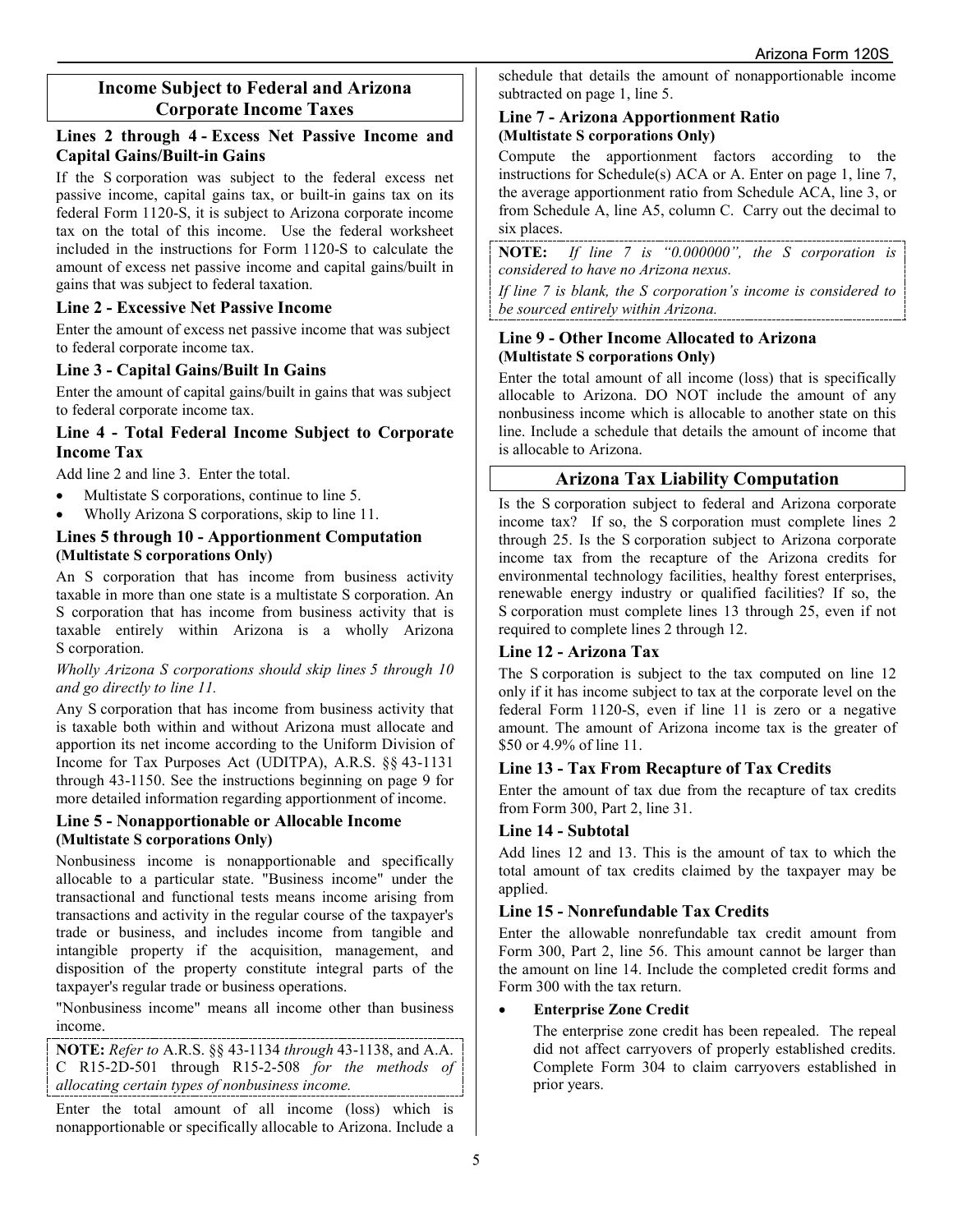#### • **Environmental Technology Facility Credit**

This tax credit is for costs incurred in constructing a qualified environmental technology manufacturing, producing, or processing facility . Complete Form 305 to claim this tax credit.

#### • **Military Reuse Zone Credit**

This tax credit is for net increases in employment of fulltime employees working in a military reuse zone established under Arizona law. Complete Form 306 to claim this tax credit.

#### • **Credit for Increased Research Activities**

This tax credit is for taxpayers who incur qualified research expenses for research conducted in Arizona. A portion of the excess credit claimed for taxable years beginning from and after December 31, 2009, may be refundable with approval from the Arizona Commerce Authority. Be sure to enter only the nonrefundable portion of this on line 15. Complete Form 308 to claim this tax credit.

#### • **Pollution Control Credit**

This tax credit is for expenses incurred during the taxable year to purchase real or personal property used in the taxpayer's trade or business in Arizona to control or prevent pollution. Complete Form 315 to claim this tax credit.

• **Credit for Taxes Paid for Coal Consumed in Generating Electrical Power**

This tax credit is for a percentage of the amount paid by the seller or purchaser as transaction privilege tax or use tax for coal sold to the taxpayer that is consumed in the generation of electrical power in Arizona. Complete Form 318 to claim this tax credit.

• **Credit for Solar Hot Water Heater Plumbing Stub Outs and Electric Vehicle Recharge Outlets**

This tax credit is for the installation of solar hot water heater plumbing stub outs and electric vehicle recharge outlets in houses or dwelling units constructed by the taxpayer. The houses or dwelling units must be located in Arizona. Complete Form 319 to claim this tax credit.

#### • **Credit for Employment of TANF Recipients**

This tax credit is for net increases in qualified employment for recipients of temporary assistance for needy families (TANF) who are residents of Arizona. Complete Form 320 to claim this tax credit.

# • **Agricultural Pollution Control Equipment Credit**

This tax credit is for expenses incurred during the taxable year to purchase tangible personal property that is primarily used in the taxpayer's business in Arizona to control or prevent agricultural pollution. Complete Form 325 to claim this tax credit.

#### • **Credit for Donation of School Site**

This tax credit is for the donation of real property and improvements to an Arizona school district or Arizona charter school for use as a school or as a site for the construction of a school. Complete Form 331 to claim this tax credit.

#### • **Credits for Healthy Forest Enterprises**

These tax credits are for net increases in qualified employment positions in a healthy forest enterprise and net training and certifying costs. Complete Form 332 to claim these tax credits.

#### • **Credit for Employing National Guard Members**

This tax credit is for an employer who has an employee that is a member of the Arizona National Guard and the employee was placed on active duty. Complete Form 333 to claim this tax credit.

#### • **Credit for Corporate Contributions to School Tuition Organizations**

This credit is for corporations who make contributions to school tuition organizations which provide scholarships and tuition grants to children attending qualified nongovernmental schools. Complete Form 335 to claim this tax credit.

#### • **Credit for Solar Energy Devices - Commercial and Industrial Applications**

This credit is available to taxpayers that install solar energy devices for commercial, industrial, or any other nonresidential purpose in the taxpayer's trade or business located in Arizona. The taxpayer or an exempt organization may transfer the credit to a third party that either financed, installed, or manufactured the qualifying solar energy device. Complete Form 336 to figure this tax credit.

#### • **Credit for Corporate Contributions to School Tuition Organizations for Displaced Students or Students with Disabilities**

This tax credit is for corporations who make contributions to school tuition organizations that provide scholarships and tuition grants to qualifying children attending qualified nongovernmental schools. Complete Form 341 to claim this tax credit.

#### • **Renewable Energy Production Tax Credit**

This tax credit is for taxpayers that produce electricity using qualified energy resources. Approval by the Arizona Department of Revenue is required prior to claiming this tax credit. Complete Form 343 to claim this tax credit.

#### • **Solar Liquid Fuel Credit**

This credit is for taxpayers in the solar liquid fuel industry. Credits are allowed for taxpayers who:

- o Have increased research and development activities in Arizona related to solar liquid fuel.
- o Produce solar liquid fuel in Arizona in commercial quantities.
- o Incur costs to convert or modify existing motor vehicle service stations for the retail sale of solar liquid fuel to customers in Arizona.

Complete Form 344 to claim this tax credit.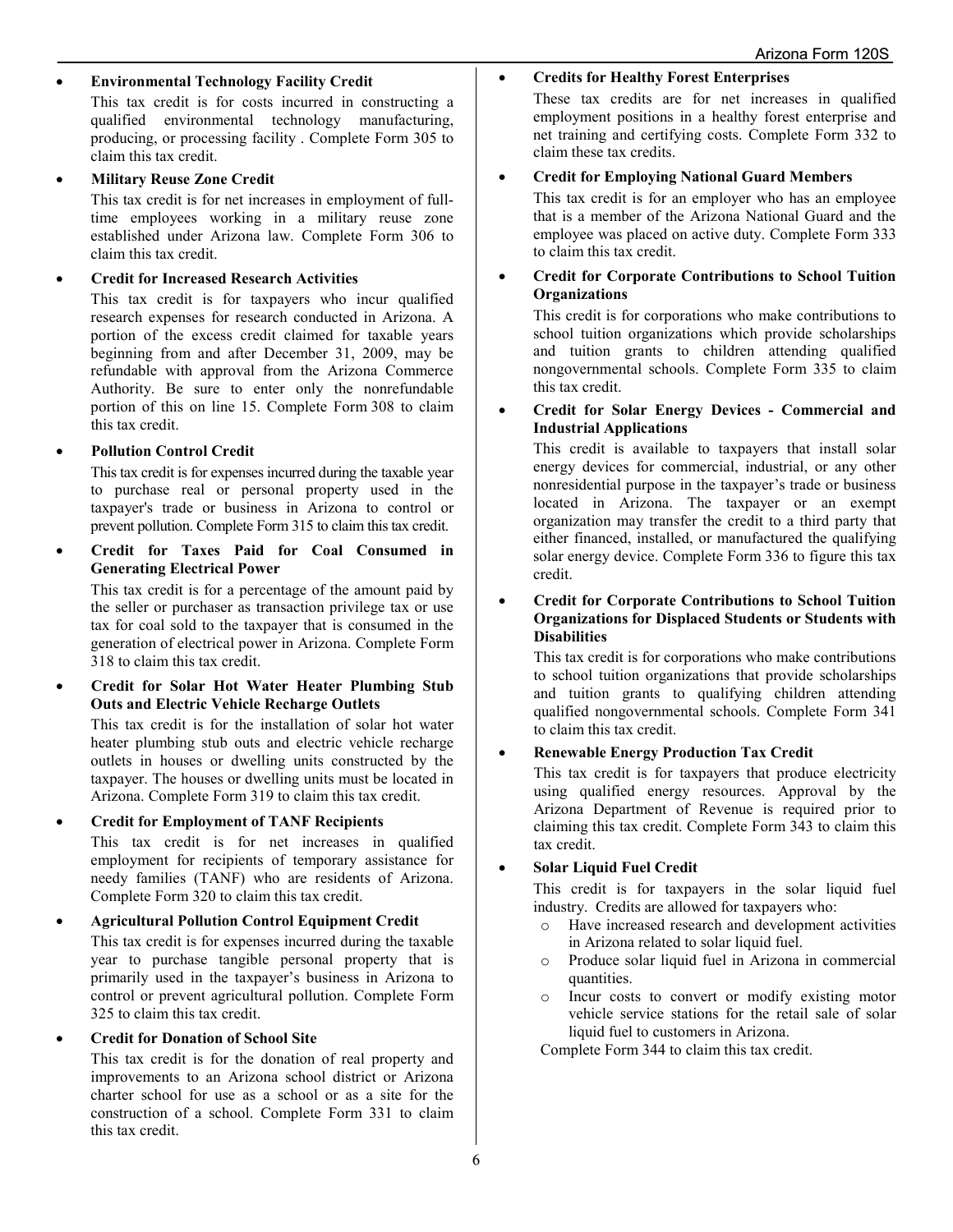#### • **Credit for New Employment**

This tax credit is for taxpayers that have net increases in employment. The credit limit is administered by the Arizona Commerce Authority. Complete Form 345 to claim this tax credit.

• **Additional Credit for Increased Research Activities for Basic Research Payments** 

This tax credit is for taxpayers that make qualified basic research payments for research conducted in Arizona. Approval by the Arizona Department of Revenue is required prior to claiming this tax credit. Complete Form 346 to claim this tax credit.

#### • **Credit for Qualified Health Insurance Plans**

The credit for qualified health insurance plans has been repealed. All credits for qualified health insurance plans that were properly established can be carried forward for the respective three year carryforward period. Complete Form 347 to claim this carryforward tax credit.

• **Credit for Renewable Energy Investment and Production for Self-Consumption by Manufacturers and International Operations Centers**

This tax credit is for investment in new renewable energy facilities that produce energy for self-consumption using renewable energy resources if the power will be used primarily for manufacturing or for International Operations Centers. Complete Form 351 to claim this tax credit.

Complete the appropriate credit form for each tax credit claimed on your return. Include the completed credit form and Form 300 with the tax return.

*Amended Returns:* Include the completed credit form(s) and Arizona Form 300 with the amended Form 120S, whether or not the amount claimed on line 15 has changed.

#### **Line 16 - Credit Type**

Indicate which nonrefundable tax credits were used on line 15 by entering the applicable form number(s) in the space provided.

| <b>Nonrefundable Income Tax Credit</b>                                      | Form |
|-----------------------------------------------------------------------------|------|
| Enterprise Zone Credit                                                      | 304  |
| <b>Environmental Technology Facility Credit</b>                             | 305  |
| Military Reuse Zone Credit                                                  | 306  |
| Credit for Increased Research Activities                                    | 308  |
| <b>Pollution Control Credit</b>                                             | 315  |
| Credit for Taxes Paid for Coal Consumed in                                  | 318  |
| Generating Electrical Power                                                 |      |
| Credit for Solar Hot Water Heater Plumbing Stub                             | 319  |
| Outs and Electric Vehicle Recharge Outlets                                  |      |
| Credit for Employment of TANF Recipients                                    | 320  |
| Agricultural Pollution Control Equipment Credit                             | 325  |
| Credit for Donation of School Site                                          | 331  |
| Credits for Healthy Forest Enterprises                                      | 332  |
| Credit for Employing National Guard Members                                 | 333  |
| Credit for Corporate Contributions to School                                | 335  |
| <b>Tuition Organizations</b>                                                |      |
| Credit for Solar Energy Devices - Commercial<br>and Industrial Applications | 336  |

| <b>Nonrefundable Income Tax Credit</b>          | Form |
|-------------------------------------------------|------|
| Credit for Corporate Contributions to School    | 341  |
| Tuition Organizations for Displaced Students or |      |
| <b>Students With Disabilities</b>               |      |
| Renewable Energy Production Tax Credit          | 343  |
| Solar Liquid Fuel Credit                        | 344  |
| Credit for New Employment                       | 345  |
| Additional Credit for Increased Research        | 346  |
| <b>Activities for Basic Research Payments</b>   |      |
| Credit for Qualified Health Insurance Plans     | 347  |
| Credit for Renewable Energy Investment and      | 351  |
| Production for Self-Consumption by              |      |
| Manufacturers and International Operations      |      |
| Centers                                         |      |

## **Line 17 - Arizona Tax Liability**

Subtract line 15 from line 14. If line 15 is more than line 14, enter zero "0". Line 17 cannot be a negative amount.

# **Tax Payments and Refundable Credits**

## **Line 18 - Refundable Tax Credits**

Check the box(es) marked 308, 342 and/or 349 to indicate which of these tax credits the taxpayer is claiming. Enter the total amount of the credits claimed on line 18.

#### **Credit for Increased Research Activities**

A portion of this tax credit is refundable for qualified taxpayers. The refund is limited to 75% of the excess credit, which is the current year's credit less the current year's tax liability, not to exceed the amount approved by the Arizona Commerce Authority. Include a copy of your "Certificate of Qualification" from the Arizona Commerce Authority, Form 300, and Form 308 with your tax return. Enter the amount from Form 308, Part 7, line 45.

#### **Credit for Renewable Energy Industry**

This tax credit is for expanding or locating qualified renewable energy operations in Arizona and is refundable in five equal installments. Pre-approval and post-approval are required through the Arizona Commerce Authority. Include a copy of your "Certification of Qualification" from the Arizona Commerce Authority and Form 342 with your tax return to claim this credit. Enter the amount from Form 342, Part 6, line 15.

#### **Credit for Qualified Facilities**

This tax credit is for expanding or locating a qualified facility in Arizona and is refundable in five equal installments. Preapproval and post-approval are required through the Arizona Commerce Authority. Include a copy of your "Certification of Qualification" from the Arizona Commerce Authority and Form 349 with your tax return to claim this credit. Enter the amount from Form 349, Part 8, line 20.

If you are claiming more than one of the refundable tax credits, check the appropriate boxes and add the amounts from the credit forms together and enter the total on line 18, or use the following worksheet to figure the amount to enter on line 18.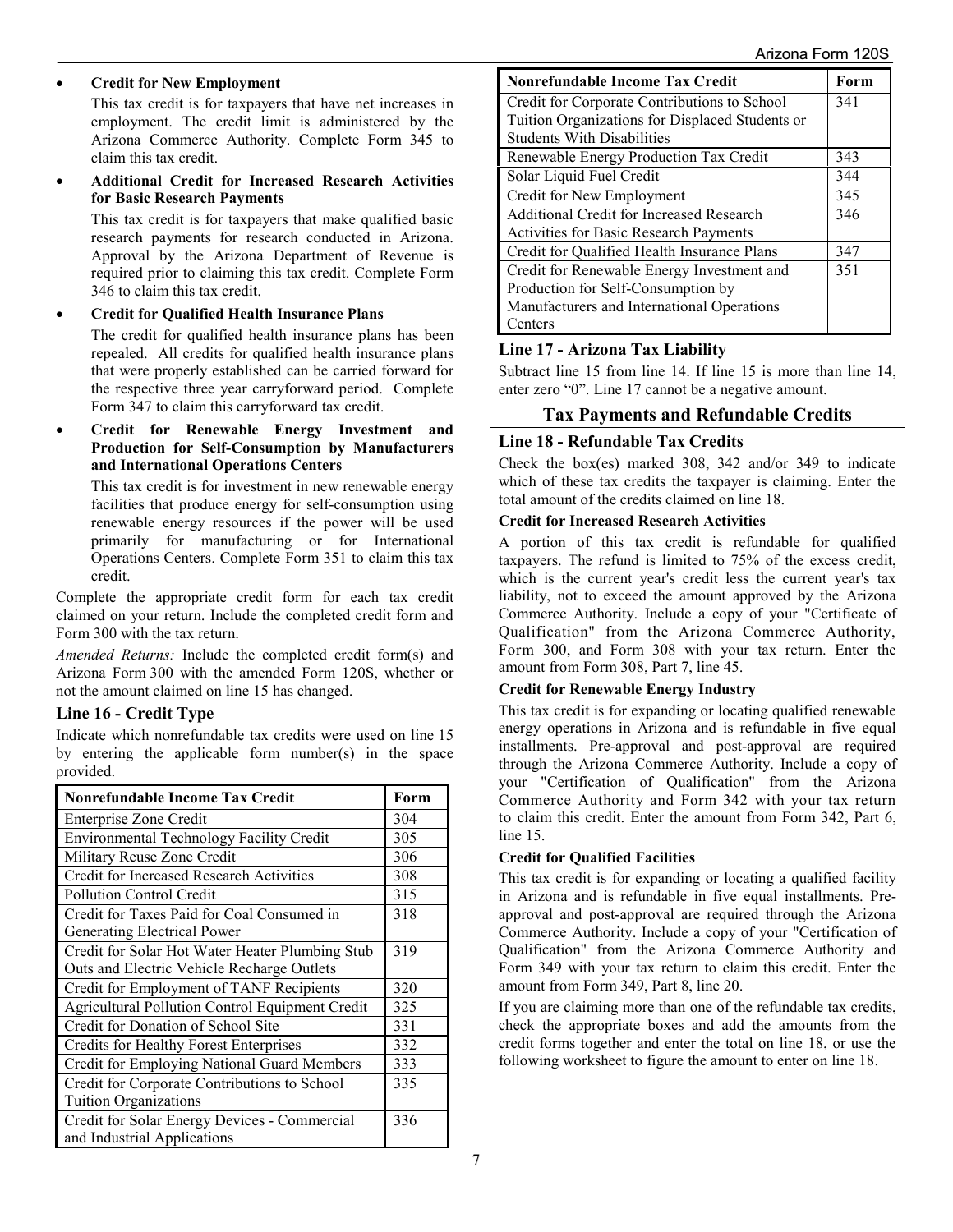| <b>Refundable Credit Worksheet</b>                                                             |  |  |  |  |
|------------------------------------------------------------------------------------------------|--|--|--|--|
| 1. Enter the refundable credit from<br>Form 308, Part 7, line 45.                              |  |  |  |  |
| 2. Enter the apportioned credit from<br>Form 342, Part 6, line 15.                             |  |  |  |  |
| 3. Enter the apportioned credit from<br>Form 349, Part 8, line 20.                             |  |  |  |  |
| 4. Add the amounts on lines 1, 2, and 3.<br>Enter the total here and on Form<br>120S, line 18. |  |  |  |  |

*Amended Returns:* Include the completed credit form(s) with the amended Form 120S, with Form 300, if applicable, whether or not the amount claimed on line 18 has changed.

## **Line 19 - Extension Payments**

*Original Returns:* Enter any payment made with the request for extension of time to file the income tax return or made online by the original due date.

*Amended Returns:* Enter any payment made with the request for an extension of time to file the original return or made online by the original due date. DO NOT include or enter the amount of any penalties or interest paid.

## **Line 20 - Estimated Payments**

*Original Returns:* Enter the total amount paid by the S corporation for the taxable year. Include a schedule listing dates and payments made.

*Amended Returns:* Enter the total amount of estimated tax payments made by the S corporation for the taxable year. Do not include the amount of any penalties paid, or any reduction for the amount of an overpayment that was designated as an estimated tax payment for 2017 on a prior return.

## **Line 21 - Total Payments**

*Original Returns:* Add lines 18, 19 and 20. Enter the total.

*Amended Returns*: Enter the total amount of tax payments made for the taxable year. Compute the total as follows:

- Add the amounts entered on lines 18, 19 and 20.
- Add the amount of a payment sent with the original return (if any);
- Add the amount of any payments made after the original return was filed; and
- Subtract the amount of any overpayment of tax (from the original return, line 23) and the total amount of any overpayments from an Arizona Department of Revenue correction notice, a prior amended return, or an audit.
- Do not include or enter the amount of any penalties or interest paid.

## **Computation of Total Due or Overpayment**

## **Line 22 - Balance of Tax Due**

If the amount on line 17 is **larger** than the amount on line 21, there is a balance of tax due. Subtract line 21 from line 17, and enter the difference. Skip line 23.

## **Line 23 - Overpayment of Tax**

If the amount on line 21 is **larger** than the amount on line 17, there is an overpayment of tax. Subtract line 17 from line 21, and enter the difference.

## **Line 24 - Penalty and Interest**

The S corporation may choose to calculate any penalty and interest due as a result of late filing, late payment of tax, or extension underpayment of tax. Interest is calculated on the amount shown on line 22 at the prevailing rate. The interest period is from the original due date of the return to the payment date. See the "Penalties and Interest" section beginning on page 3 of these instructions.

#### *Do not include or enter the amount from the Estimated Tax Underpayment Penalty.*

If the S corporation chooses not to calculate interest and penalties, the department will calculate them, and include that amount in any refund, or bill the taxpayer, as appropriate.

## **Line 25 - Estimated Tax Underpayment Penalty**

*Original returns:* The S corporation DOES NOT HAVE TO COMPLETE Form 220, *Underpayment of Estimated Tax by Corporations*, if the S corporation made estimated tax payments equal to 90% of the current taxable year's tax liability, and paid in four equal installments. The department will compute the underpayment of estimated tax penalty based on this method and notify the S corporation of any amount due. If the S corporation elects to have the department compute the penalty, do not check box **25A** or enter an amount on line 25.

The S corporation MUST COMPLETE Form 220, even though no penalty is due, if it made its estimated tax payments based on any of the following methods:

- The annualized income installment method;
- The adjusted seasonal installment method; or
- An amount, paid in four equal installments, that is equal to the sum of:
	- Ninety percent of the portion of the current taxable year's Arizona tax liability that is attributable to built-in gains income or certain capital gains income; plus
	- One hundred percent of the portion of the prior taxable year's Arizona tax liability that is attributable to excess net passive income.

Enter the total penalty from Form 220, Part C, line 37. Include the completed Form 220 with the return **and** check box **25A**.

*Amended returns:* Do not recompute the estimated tax underpayment penalty. Enter the amount from line 25 of the original return or the amount from an Arizona Department of Revenue correction notice.

## **Line 26 -Information Return Penalty**

*Original Returns:* If no tax liability is due, and this return is filed late (including extension) or incomplete, enter the amount of the information return penalty on this line. The information return penalty is \$100 for each month, or fraction of a month, that the failure continues, up to a maximum penalty of \$500.

*Amended Returns:* Do not recompute the information return penalty. Enter the amount from line 26 of the original return or the amount from an Arizona Department of Revenue correction notice.

#### **Line 27 - Total Due**

If the taxpayer has a balance of tax due on line 22, add line 22, line 24 and line 25. Enter the total on line 27. S corporations that do not have a tax liability, enter the amount from line 26. This is the total amount due. Payments can be made by check, e-check, money order, or credit card.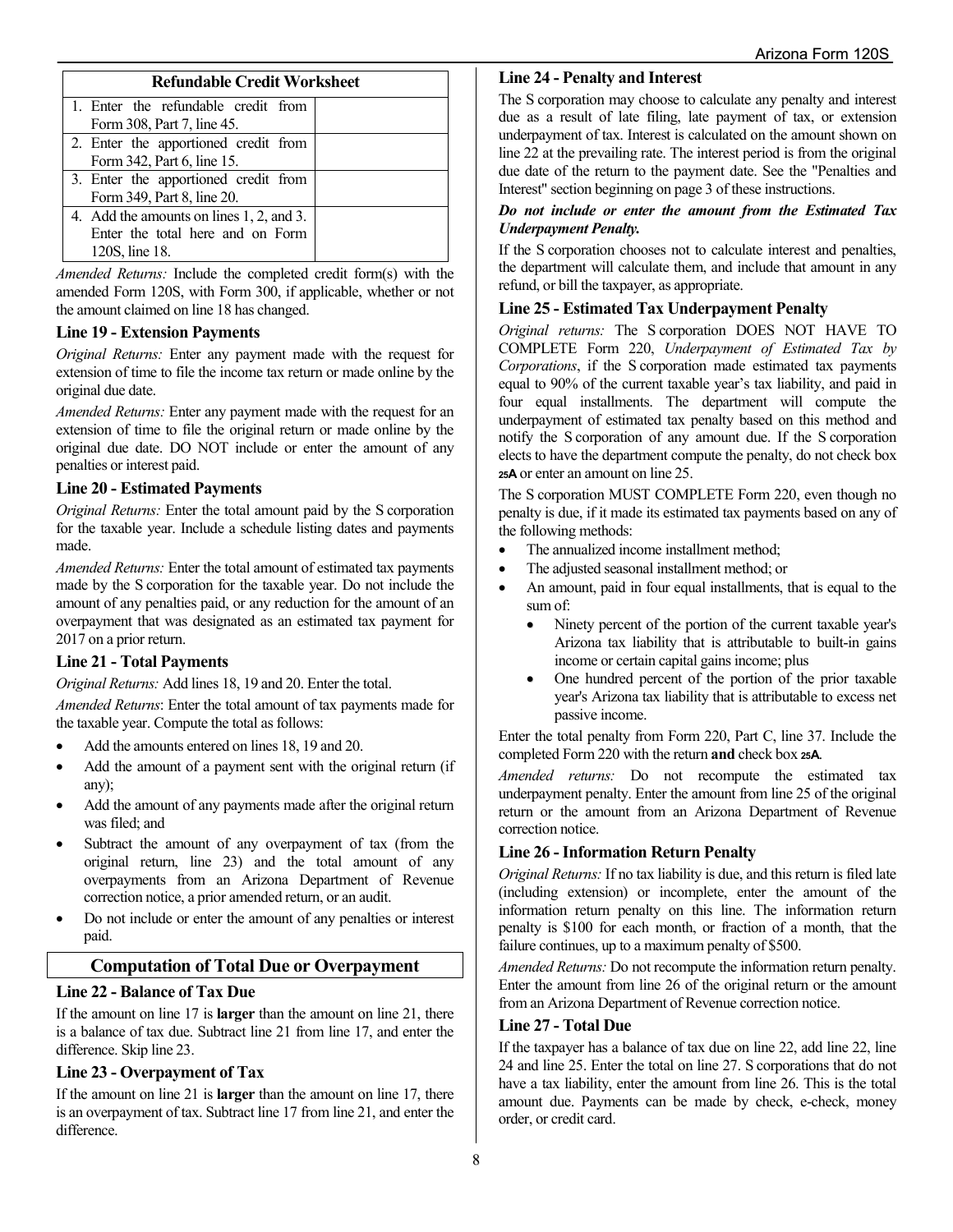## **Payment of Tax, Penalties, and Interest**

The entire amount of tax, penalties, and interest is due by the original due date of the return. Payments can be made by check, e-check, money order, or credit card. Visit www.AZTaxes.gov to register and make payments over the Internet.

#### **Check or Money Order**

Make checks payable to Arizona Department of Revenue. Include the taxpayer's EIN on the front of the check or money order. Include the check or money order with the return.

#### **Internet Payments**

S corporations must be registered with the department before they can taxes online. Visit www.AZTaxes.gov to register and make payments over the Internet.

#### **Electronic payment from checking or savings account**

Payments can be made electronically from a checking or savings account. Visit www.AZTaxes.gov and choose the e-check option. There is no fee to use this method. This payment method will debit the amount from the specified checking or savings account on the date specified. If an electronic payment is made from a checking or savings account, a confirmation number will be generated. Please keep this confirmation number as proof of payment.

#### **Credit card payment**

Payments can be made by American Express, Discover, MasterCard or Visa credit cards. Visit www.AZTaxes.gov and choose the credit card option. This will take you to the website of the credit card payment service provider. The service provider will charge a convenience fee based on the amount of the tax payment. The service provider will disclose the amount of the convenience fee during the transaction and the option to continue or cancel the transaction will be presented. If you accept the convenience fee and complete the credit card transaction, a confirmation number will be generated. Please keep this confirmation number as proof of payment.

#### **Line 28 - Overpayment**

If the taxpayer has an overpayment of tax on line 23, subtract the total of line 24 and line 25 from line 23. Enter a positive difference on line 28. This is the total overpayment. If the difference is negative, enter the difference as a positive number on line 27.

#### **Line 29 - Overpayment Applied to Estimated Tax**

*Original Returns:* The taxpayer may apply part or all of an overpayment reported on line 28 as a 2018 estimated tax payment. Enter the applicable amount on line 29.

*Amended Returns*: The taxpayer may apply part or all of an overpayment reported on line 28 as a 2018 estimated tax payment, if this amended return is filed during the taxpayer's taxable year 2018. Enter the applicable amount on line 29.

#### **Line 30 - Refund**

Subtract line 29 from line 28. Enter the difference. This is the net refund amount.

#### **APPORTIONMENT OF INCOME**

A.R.S. §§ 43-1131 through 43-1150 govern the apportionment of income. A corporation that engages in activities both within and without Arizona must apportion its business income based on property, payroll, and sales in Arizona as compared with everywhere. "Everywhere" means the property, payroll, and sales factors related to the whole combined or consolidated business.

## **NON-APPORTIONABLE INCOME**

Apportionment factors generating non-apportionable or nontaxable (i.e. U.S. Interest) income are not to be included in the calculation of the apportionment ratio.

#### **ADMINISTRATIVE RELIEF REQUESTS**

A.R.S. § 43-1148 provides administrative relief if the allocation and apportionment provisions of UDITPA do not fairly represent the extent of the taxpayer's business activity in this state. The taxpayer may petition for or the department may require, in respect to all or any part of the taxpayer's business activity, if reasonable:

- Separate accounting, except with respect to an Arizona affiliated group, as defined in A.R.S. § 43-947.
- The exclusion of any one or more of the factors.
- The inclusion of one or more additional factors which will fairly represent the taxpayer's business activity in this state.
- The employment of any other method to effectuate an equitable allocation and apportionment of the taxpayer's income, other than disallowance of a properly elected consolidated return.

This section permits a departure from the allocation and apportionment provisions only in limited cases. A.R.S. § 43-1148 may be invoked only if unusual fact situations produce incongruous results under the apportionment and allocation provisions. Taxpayers seeking such relief should submit a letter to the Corporate Income Tax Audit Section 60 days prior to the filing of the return setting forth the relief that is requested and the justification for the relief.

The department normally makes such determinations only upon audit of the taxpayer. Such a detailed examination of the specific facts and circumstances reveals whether such unusual fact situations and incongruous results exist.

#### **COMPUTING THE APPORTIONMENT RATIO**

When computing the factors of the apportionment ratio, carry the result out to six places after the decimal. If the seventh place after the decimal is five or more, round the sixth decimal place up to the next higher digit. If the seventh place after the decimal is less than five, leave the sixth place decimal as it is.

# **Example #1:**

| Arizona Factor    | 123,456  |
|-------------------|----------|
| Everywhere Factor | 789,654  |
| Factor            | .1563418 |

The seventh digit after the decimal is "8". Since "8" is greater than "5," the sixth digit after the decimal is increased to the next higher digit, "2".

The factor rounded to six decimal places is .156342.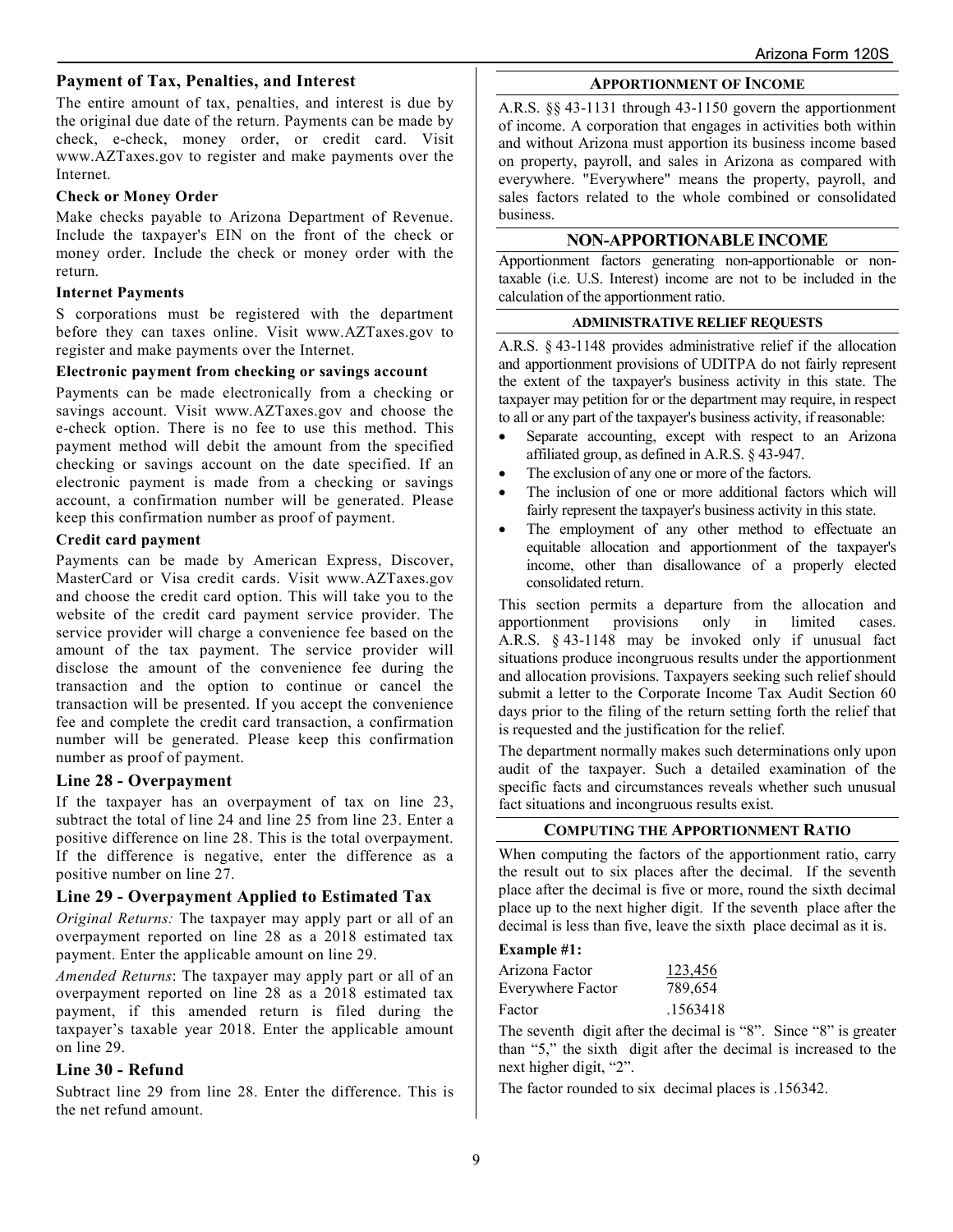#### **Example #2:**

| <b>Total Ratio</b> | .179865 |
|--------------------|---------|
| Divided by         |         |

Apportionment Ratio .0449662

The seventh digit after the decimal is "2". Since "2" is less than "5," the sixth digit after the decimal remains "6". No increase to the sixth digit after the decimal is made.

The apportionment ratio rounded to six decimal places is .044966.

# **Schedule ACA - AIR CARRIER Apportionment Formula**

## **(Multistate S corporation Air Carriers Only)**

A.R.S. § 43-1139(B) requires a taxpayer that is a qualifying air carrier to use revenue miles to apportion its business income to Arizona. The taxpayer must be engaged in air commerce. "Air commerce" means transporting persons or property for hire by aircraft in interstate, intrastate or international transportation.

The taxpayer must complete Schedule ACA. Schedule ACA is available on [the](file://phxfile01/universal/Forms%20Committee/Corporate/2015/05.12.15/Instructions/the) department's website. Check the box on line A on page 1. Do not complete Schedule A.

## **NON-AIR CARRIER APPORTIONMENT FORMULA (NON-AIR CARRIER MULTISTATE S CORPORATIONS ONLY)**

Non-air carrier multistate S corporations have the opportunity to choose one of two apportionment formulas for calculating the apportionment ratio:

- The sales factor only apportionment formula, or
- The standard apportionment formula.

Check the box on line A of page 1 of the return to indicate which apportionment formula, "Standard" or "SALES FACTOR ONLY," will be used to calculate the apportionment ratio on the S corporation's return. Whichever apportionment method is indicated, the taxpayer must complete the apportionment ratio using that formula. (The taxpayer cannot use "Standard" to calculate one factor of the ratio, and "SALES FACTOR ONLY" to calculate another factor of the ratio.)

For the standard apportionment ratio, the numerator of the fraction of the standard apportionment formula is the property factor plus the payroll factor plus two times the sales factor. The denominator of the fraction is four. Use the numbers located on the left-hand side of Schedule A, column A, to weight the property, payroll, and sales factors respectively.

For taxable years beginning after December 31, 2016, Sales Factor Only Apportionment replaced the enhanced apportionment ratio. The numerator is Arizona sales. The denominator is Everywhere sales. The property factor and the payroll factor are not included in this computation.

Taxpayers apportioning income or (loss) must complete lines 5 through 10 on page 1.

# **Line A1 - Property Factor –** *Standard Apportionment*

## *Taxpayers electing "SALES FACTOR ONLY APPORTIONMENT" – leave blank.*

The Property Factor is a fraction that represents the average value of the taxpayer's property owned or rented and used in Arizona to the total average value of the taxpayer's property owned or rented and used during the tax period.

The value of tangible personal property and real property owned by the taxpayer is its original cost. The taxpayer normally determines the average value of its owned property by averaging the values at the beginning and ending of the tax period. Property used to generate non-apportionable or nontaxable income is not included in the property factor.

The value of tangible personal property and real property rented by the taxpayer is eight (8) times its net annual rental rate. The net annual rental rate is the annual rental rate paid by the taxpayer for rented property, less the aggregate annual subrental rates paid by subtenants of the taxpayer. The taxpayer automatically achieves averaging for rented property by the method of determining the net annual rental rate of such property.

For a discussion of the treatment of computer software in the property factor, refer to the department's ruling, CTR 01-2, *How Does a Taxpayer Filing an Arizona Corporate Income Tax Return Determine Whether Computer Software is Included in the Property Factor*.

Report real property situated and tangible personal property permanently located in Arizona as property within Arizona. Attribute the value of mobile property to Arizona based on the total time that the property was within Arizona.

## *Taxpayers Electing "STANDARD APPORTIONMENT"*

Divide the numerator of the property factor by the denominator. Express the ratio as a decimal carried out to six places. (The property factor may not exceed 1.0.) Enter the result on line A1c, Column C..

*Taxpayers Electing "SALES FACTOR ONLY APPORTIONMENT," leave lines A1a through A1c, Columns A through C, blank*

*For additional information on the property factor, refer to:* A.R.S. §§ 43-1140 through 43-1142

A.A.C. R15-2D-601 through R15-2D-607 and R15-2D-902 CTR 01-2*,* How Does a Taxpayer Filing an Arizona Corporate Income Tax Return Determine Whether Computer Software is Included in the Property Factor

## **Line A2 - Payroll Factor – Standard Apportionment**  *Taxpayers electing "SALES FACTOR ONLY APPORTIONMENT" – leave blank.*

The Payroll Factor is a fraction that represents the compensation paid in Arizona by the taxpayer to the total compensation paid by the taxpayer during the tax period.

Report the salaries, wages, or other compensation of officers, employees, etc., as within Arizona if the performance of their services occurs entirely in Arizona. This rule applies regardless of where payment is made or control exercised. This rule also applies regardless of whether the performance of the services is partly or wholly in connection with the apportionable business carried on outside the state or in interstate or foreign commerce. Payroll used to generate non-apportionable or nontaxable income is not included in the payroll factor.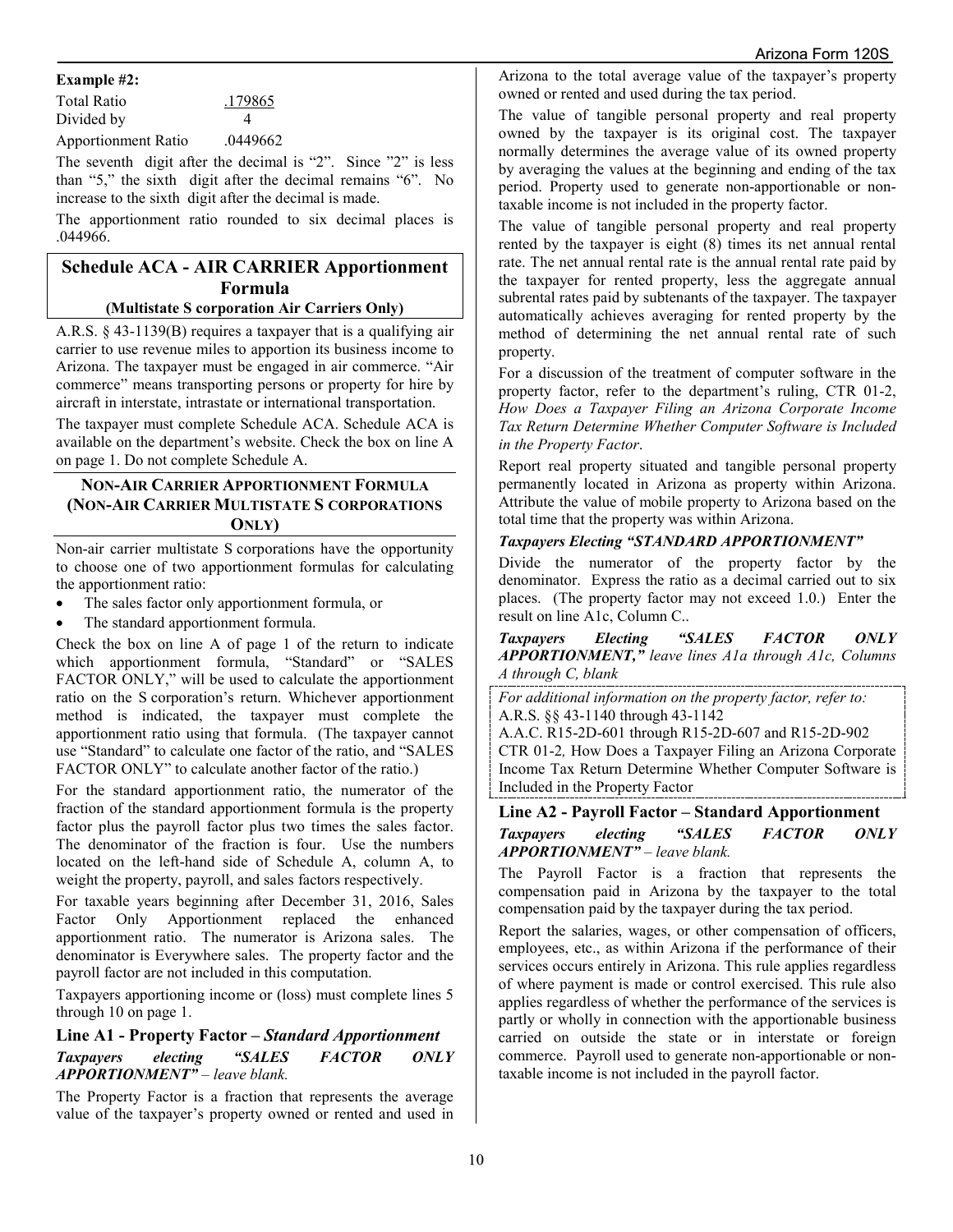Allocate the compensation of officers and employees who perform services partly within and partly without Arizona to this state when:

- The services performed outside of Arizona are incidental to the employee's service within Arizona; or
- The employee's base of operation is in Arizona; or
- The employee has no base of operation in any state but the direction or control of the employee is from Arizona; or
- The employee has no base of operation in any state, and there is no direction or control from a state in which the employee performs some part of his services, but the employee's residence is in Arizona.

## *Taxpayers Electing "STANDARD APPORTIONMENT"*

Divide the numerator of the payroll factor by the denominator. Express the ratio as a decimal carried out to six (6) places. (The payroll factor may not exceed 1.0.) Enter the result on line A2, Column C.

*Taxpayers Electing "SALES FACTOR ONLY APPORTIONMENT," leave line A2, Columns A through C, blank.*

*For additional information on the payroll factor, refer to:* A.R.S. §§ 43-1143, 43-1144 A.A.C. R15-2D-701 through R15-2D-705

## **Line A3 - Sales Factor**

The Sales Factor is a fraction that represents the total sales of the taxpayer in Arizona to the total sales of the taxpayer during the tax period.

"Sales" includes all gross receipts from transactions and activities in the course of the regular trade or business that produce income. (Gross receipts from non-apportionable or non-taxable income are not included in the sales factor.)

Sales of tangible personal property are sourced on a destination sales basis. Sales of real property is determined based on the location of the property. Generally, sales of other than tangible personal property is determined based on the location where the income producing activity occurs. Service income is determined based on the location of the income producing activity, *unless* the taxpayer elected to be treated as a Multistate Service Provider (MSP). (See the box below for a description of an MSP.)

#### *TAXPAYERS THAT QUALIFY AS MULTISTATE SERVICE PROVIDERS ELECTING TO SOURCE SALES OF SERVICES TO ARIZONA USING MARKET SALES*

*Taxpayers that qualify as a MSP may elect to treat sales from service as being sourced to Arizona based on market sales. Multistate taxpayers complete Schedule MSP to determine if they qualify as a MSP. If the taxpayer qualifies, and wishes to make the election, the completed Schedule MSP must be included with the taxpayer's original, timely-filed tax return. (The election to be treated as a MSP cannot be made on an amended return.) Once made, the election is binding for five years. For each year of the election period, Schedule MSP must be completed by the taxpayer to source sales from services to Arizona. Once Schedule MSP is completed, the taxpayer can compute the sales factor.* 

*Taxpayers that qualify, and who want to make the election, should:* 

- *Ensure the completed Schedule MSP is included with the return.*
- *Ensure the box on line B of the return is checked.*
- *Ensure the box indicating the year of the election cycle is checked.*
- *Enter on line A3b, column A, the Arizona sales from services from the completed Schedule MSP, line B1.*
- *Complete the calculation of the sales factor following the instructions for the taxpayer's choice of the*  "*STANDARD*" or *apportionment formula.*

#### **Taxpayers qualifying as an MSP, and electing to be treated as an MSP:**

Enter the Arizona sales from services on line A3b from the completed Schedule MSP, line B1.

## **Taxpayers not making the election to be treated as an MSP:**

- Leave line A3b blank.
- Enter Arizona sales from services on line A3c.

## *Taxpayers Electing "STANDARD APPORTIONMENT"*

- Check the box labeled "STANDARD" on line A of the return.
- Multiply the numerator of the sales factor by two. Divide that result by the denominator. Express the ratio as a decimal carried out to six places. (The sales factor may not exceed 2.0.) Enter the result on line A3f, Column C.

## *Taxpayers Electing "SALES FACTOR ONLY APPORTIONMENT"*

- Check the box labeled "SALES FACTOR ONLY" on line A of the return.
- Divide the numerator (Arizona sales) by the denominator (Everywhere sales). Express the ratio as a decimal carried out to six places. (The sales factor may not exceed 1.0.) Enter the result. Also enter the result on page 1, line 7.

*For more information on the sales factor, refer to:*

A.R.S. §§ 43-1145 through 43-1147

A.A.C. R15-2D-801 through R15-2D-807*,* and R15-2D-903

CTR 02-2*, Apportionment of Installment Sale Gain*

CTR 07-1, *Inclusion of Short Term Investments in the Sales Factor*

# **Line A4 - Total Ratio**

## *Taxpayers Electing "STANDARD APPORTIONMENT"*

Add the amounts in Column C of lines A1c, A2, and A3f and enter the total.

*Taxpayers Electing "SALES FACTOR ONLY APPORTIONMENT," leave this line blank.*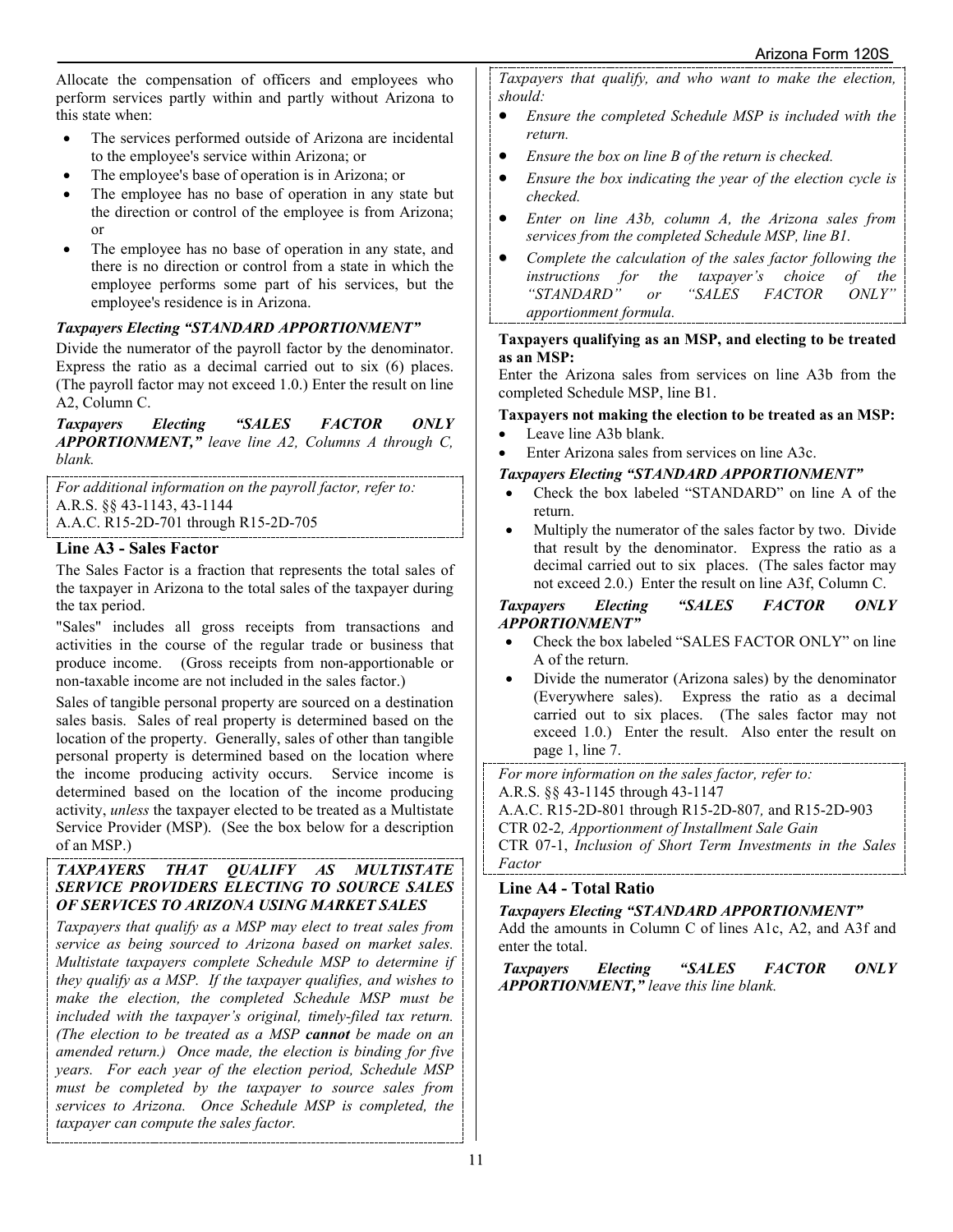## **Line A5 - Average Apportionment Ratio**

**NOTE:** *Taxpayers must exclude a factor if both the numerator and the denominator of a factor are zero. Do not exclude a factor if the numerator of the factor is zero and the denominator of a factor is greater than zero.*

#### *Taxpayers Electing "STANDARD APPORTIONMENT"*

*If either the property factor or the payroll factor is excluded, determine the average ratio by dividing the total ratio by three. If the sales factor is excluded, determine the average ratio by dividing the total ratio by two. If two of the factors are excluded, the remaining factor, without respect to any weighting, is the apportionment ratio.*

# *Taxpayers Electing "STANDARD APPORTIONMENT"*

Divide the total ratio, line A4, column C, by four (4). Express the ratio as a decimal carried out to six (6) places. Enter the ratio. Also, enter the ratio on page 1, line 7.

*Taxpayers Electing "SALES FACTOR ONLY APPORTIONMENT", leave this line blank.*

If line A5 is "0.000000", the S corporation is *considered to have no Arizona nexus.* 

*If line A5 is blank, the S corporation's income is considered to be sourced entirely within Arizona.* 

## **Schedule B - Other Information**

Answer all questions as accurately and completely as possible.

**Question B3:** List the name, title and telephone number of the individual who Arizona Department of Revenue employees may contact to schedule an audit of this return. Confidential information may be disclosed to a principal corporate officer, any person designated by a principal corporate officer, any person designated in a resolution by the corporate board of directors or other similar governing body, or to an individual designated as an authorized representative in a valid power of attorney. A principal corporate officer of a parent corporation may execute a written authorization for a controlled subsidiary. If this individual is not a principal corporate officer, or is not designated as an authorized representative in a valid power of attorney, the taxpayer understands and agrees that confidential information may be disclosed to this individual.

## **Certification**

One or more of the following officers (president, treasurer, or any other principal corporate officer) must sign the return.

**Paid preparers:** Sign and date the return. Complete the firm name and address lines (the paid preparer's name and address, if self-employed). Enter the paid preparer's TIN, which is the firm's EIN or the individual paid preparer's SSN.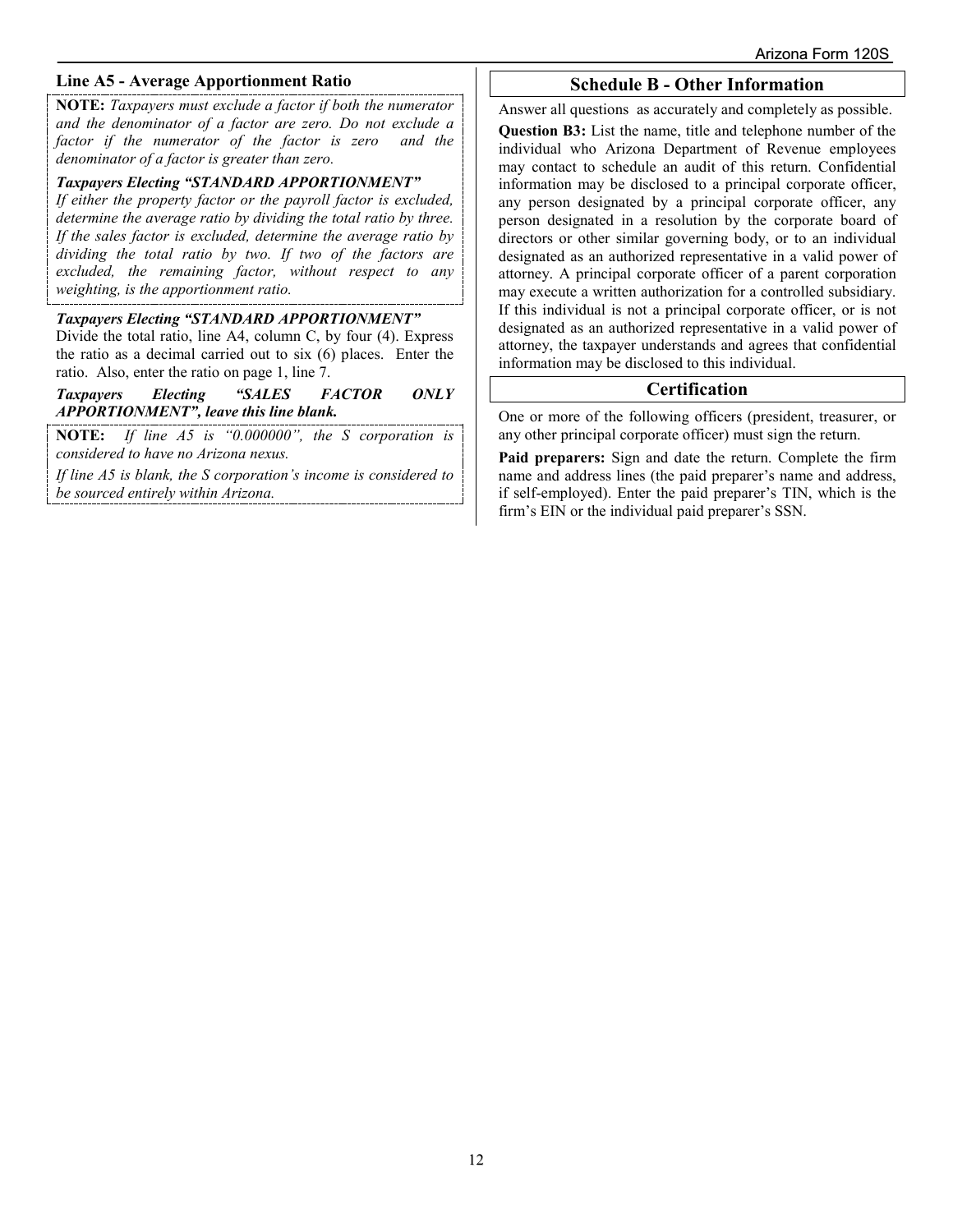# **Schedule K-1 - S corporation Instructions**

Use this schedule for resident or part-year resident individual shareholders, resident estate shareholders, and resident trust shareholders.

Form 120S Schedule K-1, is required only if the S corporation has capital gain (loss) for the taxable year. If the S corporation does not have a capital gain (loss) for the taxable year, filing Form 120S Schedule K-1 is not necessary.

Type or print the required information in the name, address, and information boxes on the top of the Form 120S Schedule K-1. Indicate whether the S corporation's taxable year is a calendar year or a fiscal year; if a fiscal year, indicate the period covered by the taxable year on the schedule. Indicate whether this is an original or an amended schedule.

# **Part 1: Net Capital Gain from Investment in a Qualified Small Business – Information Schedule**

Arizona allows individuals, estates, and shareholders a subtraction from Arizona gross income for any net capital gain derived from investment in a qualified small business if:

- The gain is included in:
	- o The individual taxpayer's federal adjusted gross income, or,
	- o The estate or trust's federal taxable income.
- The business in which the S corporation invested is determined to be a qualified small business by the Arizona Commerce Authority.

An S corporation shareholder that is a pass-through entity (estate or trust) will need this information to:

- Calculate its subtraction, or,
- Complete the Arizona Form 141AZ, Schedule K-1 or Schedule K-1(NR), for each beneficiary.

Complete Form 120S Schedule K-1, Part 2 to provide information to:

- The resident and part-year resident shareholder to calculate the subtraction for net capital gain from investment in a qualified small business.
- The resident estate or trust shareholder to:
	- o Calculate the subtraction for net capital gain from investment in a qualified small business, or,
	- o Complete Form 141AZ Schedule K-1 or Schedule K-1(NR) for each beneficiary.

Complete Form 120S Schedule K-1, Part 1, line 1 and Part 2, line 3, if the shareholder's federal Schedule K-1 (Form 1120-S) includes any net capital gain (loss) from investment in a qualified small business. If Part 1, line 1 is zero, enter "0" on Part 2, line 3.

Do NOT complete Form 120S Schedule K-1, Part 1 and Part 2, line 3, if the shareholder's federal Schedule K-1 (1120-S) does not include any net capital gain (loss) from investment in a qualified small business.

# **Part 2: Net Long-Term Capital Gain Subtraction – Information Schedule**

Arizona allows individuals, estates, and trusts a subtraction from Arizona gross income for a percentage of any net longterm capital gain if:

- The asset was acquired after December 31, 2011.
- The gain is included in:
	- $\circ$  The individual's federal adjusted gross income, or,<br> $\circ$  The estate or trust's federal taxable income
	- The estate or trust's federal taxable income.

In addition:

- Only include net long-term gains if the S corporation can verify the asset was acquired after December 31, 2011.
- If the S corporation cannot verify the asset was acquired after December 31, 2011, treat it as a capital gain asset acquired before January 1, 2012.

An S corporation shareholder that is a pass-through entity (estate or trust) will need this information to:

- Calculate its subtraction, or,
- Complete Form 141AZ Schedule K-1 or Schedule K-1(NR) for each beneficiary.

Complete Form 120S Schedule K-1, Part 2 to provide information to:

- The resident and part-year resident shareholder to calculate its subtraction for net long-term capital gain for assets acquired after December 31, 2011.
- The resident estate or trust shareholder to:
	- o Calculate its subtraction for net long-term capital gain for assets acquired after December 31, 2011, or,
	- o Complete Form 141AZ Schedule K-1 or Schedule K-1(NR) for each beneficiary so the beneficiary can calculate its subtraction for net long-term capital gain for assets acquired after December 31, 2011.

Complete Part 2, line 2 and line 3 (if applicable) of Form 120S Schedule K-1, as instructed on the form.

Do NOT complete Part 2, line 2 and line 3 if the shareholder's federal Schedule K-1 (Form 1120-S) does not include any capital gain (loss).

A worksheet is provided at the end of these instructions to assist in determining the amount(s) to include on each shareholder's Form 120S Schedule K-1, Part 2, line 2.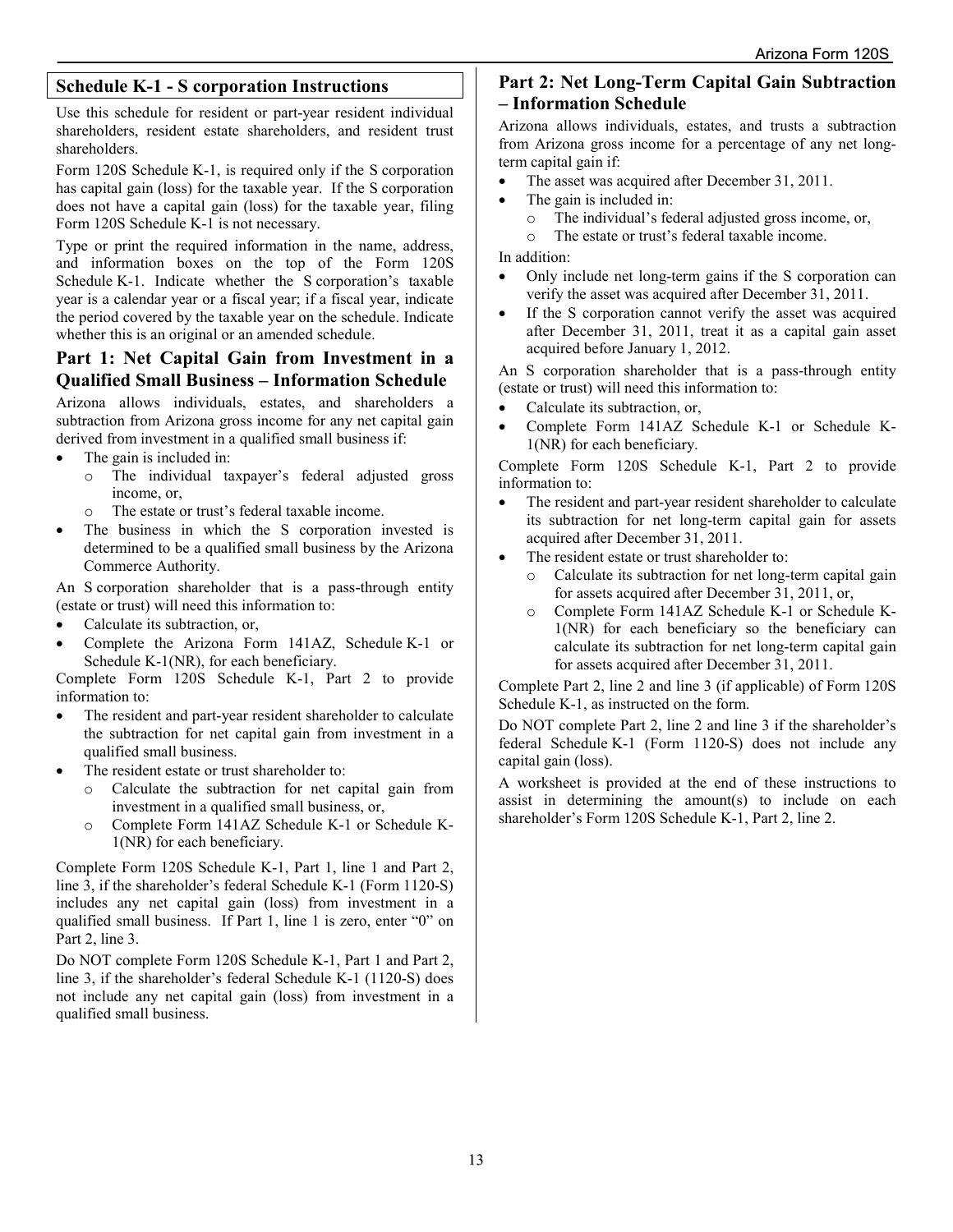# **Schedule K-1(NR) - S corporation Instructions**

Use this schedule for nonresident individual shareholders, nonresident estate shareholders, nonresident trust shareholders and exempt organization shareholders.

Type or print the required information in the name, address, and information boxes on the top of the Form 120S Schedule K-1(NR). Indicate whether the S corporation's taxable year is a calendar year or a fiscal year; if a fiscal year, indicate the period covered by the taxable year on the schedule. Indicate whether this is an original or an amended schedule.

## **Part 1: Share of Income and Deductions**

#### **Column (a) - Distributive Share Amount**

**Wholly Arizona S corporations** - in column (a), enter the distributive share amount for each line item from the federal Form 1120-S Schedule K-1.

**Multistate S corporations -** in column (a), enter the nonresident shareholder's distributive share of the multistate S corporation's income (loss) that is subject to apportionment from the federal Form 1120-S Schedule K-1.

## **Column (b) - Arizona Apportionment Ratio**

**Wholly Arizona S corporations -** enter 100%.

**Multistate S corporations** - enter the average ratio amount from Form 120S Schedule A, line A5, column C, or Schedule ACA, line 3. (Refer to Schedule A or Schedule ACA instructions.)

## **Column (c) - Arizona Source Income**

**Wholly Arizona S corporations** - Enter the amount from column (a) in column (c).

**Multistate S corporations -** include a schedule that details (for each line item) the following computation:

- Step 1 The shareholder's distributive share of the S corporation's income subject to apportionment multiplied by the average ratio in column (b).
- Step 2 The shareholder's distributive share of the S corporation's income (loss) which is specifically allocable to Arizona.
- Step 3 The total of the amounts computed in steps 1 and 2 that is to be entered in column (c).

**NOTE:** *Do not include the amount of any nonbusiness income allocable to another state in the total entered in column (c).*

**All S corporations** - Column (c) is the shareholder's Arizona source income from the S corporation. Shareholders should refer to the instructions for Form 120S, Schedule K-1(NR), for information on completing their Arizona tax returns.

## **Part 2: Net Capital Gain From Investment in a Qualified Small Business – Information Schedule**

Arizona allows individuals, estates, and trusts, a subtraction from Arizona gross income for any net capital gain derived from investment in a qualified small business if :

- The gain is included in:
	- o The individual's federal adjusted gross income, or
	- o The estate or trust's federal taxable income
- The business in which the S corporation invested is determined to be a qualified small business by the Arizona Commerce Authority.

A shareholder that is a pass-through entity (estate or trust) will need this information to:

- Calculate its subtraction for the estate or trust, or
- Complete Form 141AZ Schedule K-1, or Schedule K-1(NR), for each beneficiary.

Complete Form 120S, Part 2, line 16, and Part 3, line 18 if the shareholder's federal Schedule K-1 (Form 1120-S) includes any net capital gain (loss) from investment in a qualified small business. If Part 2, line 16, is zero, enter "0" on line 18.

Do NOT complete Form 120S Schedule K-1(NR), Part 2 or Part 3, line 18 f the shareholder's federal Schedule K-1 (Form 1120-S) does not include any net capital gain (loss) from investment in a qualified small business.

# **Part 3: Net Long-Term Capital Gain Subtraction – Information Schedule**

Arizona allows individuals, estates, and trusts, a subtraction from Arizona gross income for a percentage of any net long-term capital gain if:

- The gain arises from assets acquired after December 31, 2011
- The gain is included in:
	- o The individual's federal adjusted gross income, or
	- The estate or trust's federal taxable income.

In addition:

- Only include net long-term gains if you can verify the asset was acquired after December 31, 2011.
- If you cannot verify the asset was acquired after December 31, 2011, treat it as a capital gain asset acquired before January 1, 2012.
- A shareholder that is a pass-through entity (estate or trust) will need this information to:
	- o Calculate its subtraction, or,
	- Complete Form 141AZ Schedule K-1, or Schedule K-1(NR), for each beneficiary.

Complete Form 120S Schedule K-1 to provide information:

- To the resident and part-year resident shareholder to calculate the subtraction for net long-term capital gain from assets acquired after December 31, 2011.
- To the resident estate or trust shareholder to:
	- o Calculate the subtraction for net long-term capital gain from assets acquired after December 31, 2011, or,
	- o Complete Form 141AZ Schedule K-1 or Schedule K-1(NR) for each beneficiary so each beneficiary so each beneficiary can calculate its subtraction for net long-term capital gain for assets acquired after December 31, 2011 .

A worksheet is provided at the end of these instructions to assist in determining the amount(s) to include on each shareholder's Form 120S Schedule K-1, Part 3, line 17.

# **Shareholder Reporting Requirements for 2017**

## **Exempt Organization Shareholders**

Exempt organization shareholders must file Form 99T to report the income (loss) from the S corporation. This income (loss) is included in the organization's unrelated business taxable income from the federal Form 990-T.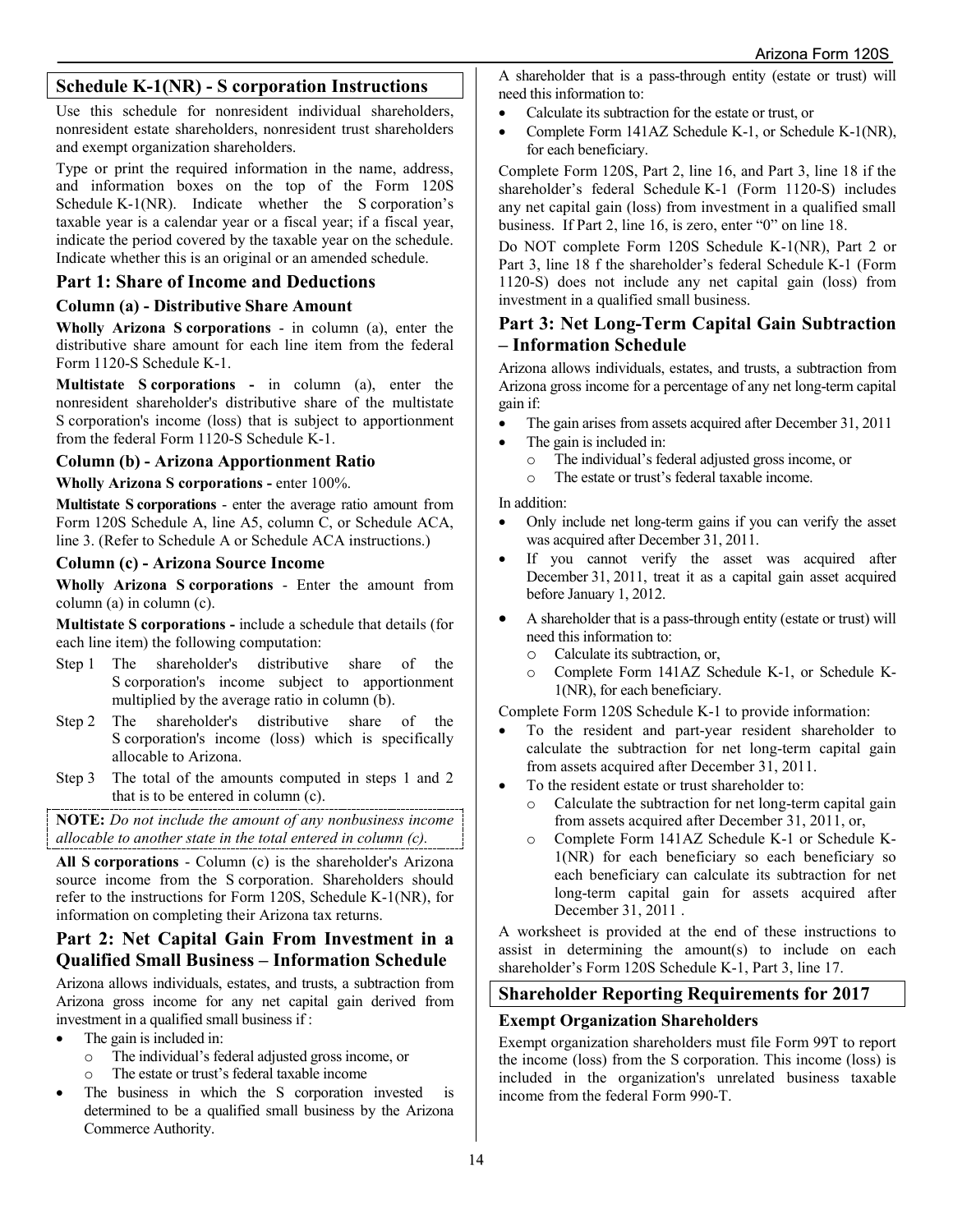## **Resident or Part-Year Resident Individual Shareholders**

Resident or part-year individual shareholders are taxable on their entire distributive share of income from the S corporation. The distributive share of income reported on the federal return will flow through to Form 140, or Form 140PY.

#### **Nonresident Individual Shareholders**

Nonresident individual shareholders of S corporations operating in Arizona are subject to Arizona income tax on their distributive share of the income (loss) earned by the S corporation in Arizona. Refer to Form 120S Schedule K-1(NR). Nonresident shareholders must file Form 140NR to report this income (loss).

**Composite return:** The Arizona Department of Revenue will accept a composite return filed by the S corporation on Form 140NR for nonresident individual shareholders so long as the return includes ten or more participating members.

Refer to the department's ruling ITR 16-2, for more information regarding filing a composite return on Form 140NR.

**Estate and Trust Shareholders**

Shareholders that are estates or trusts are taxable on their entire distributive share of income from the S corporation. Resident trust or estate distributive share income will flow through to Form 141AZ. Nonresident estate or trust distributive share income should be reported on Schedule A of Form 141AZ.

The instructions for the *Worksheet for Net Long-Term Capital Gain Subtraction for Assets Acquired After December 31, 2011,* are on the next page.

# **Worksheet for Net Long-Term Capital Gain Subtraction for Assets Acquired After December 31, 2011**

|                | Net long-term capital gain (loss) as reported on       |                |                 | (a)       | (b)                     | (c)                   |
|----------------|--------------------------------------------------------|----------------|-----------------|-----------|-------------------------|-----------------------|
|                | federal Schedule D (or other form/schedule) and        |                |                 |           |                         |                       |
|                | included in the distributive share amount.             |                |                 |           | Net long-term capital   | Net long-term capital |
|                |                                                        |                |                 |           | gain (loss) included in | gain (loss) included  |
|                | Enter the total net long-term capital gain (loss) from |                | Net             | long-term | column (a) from assets  | in column (a) from    |
|                | the following forms in each applicable column. See     |                | capital         | gain      | before<br>acquired      | assets acquired after |
|                | instructions on the following page.                    |                | $(\text{loss})$ |           | January 1, 2012         | December 31, 2011     |
| $\mathbf{1}$   | Long-term capital gain (loss) reported on              | $\overline{1}$ |                 |           |                         |                       |
|                | federal Schedule D from Form(s) 8949.                  |                |                 |           |                         |                       |
|                | Combine the amounts and enter the total.               |                |                 |           |                         |                       |
| $\overline{2}$ |                                                        | 2              |                 |           |                         |                       |
|                |                                                        |                |                 |           |                         |                       |
|                | Form(s) 6252 <i>Installment Sale Income</i>            |                |                 |           |                         |                       |
| 3              |                                                        | 3              |                 |           |                         |                       |
|                |                                                        |                |                 |           |                         |                       |
|                | Form(s) 8824 Like-Kind Exchanges                       |                |                 |           |                         |                       |
| $\overline{4}$ | Pass-through from Estate, Partnership,                 | $\overline{4}$ |                 |           |                         |                       |
|                | and/or Trust – from Arizona Form 141AZ                 |                |                 |           |                         |                       |
|                | or Form 165 Schedule K-1 or Schedule K-                |                |                 |           |                         |                       |
|                | $1(NR)$ .                                              |                |                 |           |                         |                       |
| 5              | Any other long-term capital gain (loss)                | 5              |                 |           |                         |                       |
|                |                                                        |                |                 |           |                         |                       |
| 6              | Net long-term capital gain (loss). Add                 | 6              |                 |           |                         |                       |
|                | lines 1 through 5 in each column and enter             |                |                 |           |                         |                       |
|                | the total $(s)$ .                                      |                |                 |           |                         |                       |
|                | For each shareholder, enter the distributive           |                |                 |           |                         |                       |
|                | share of the amounts from line 6 on                    |                |                 |           |                         |                       |
|                | Form 120S Schedule K-1 or Schedule K-                  |                |                 |           |                         |                       |
|                |                                                        |                |                 |           |                         |                       |
|                | $1(NR)$ .                                              |                |                 |           |                         |                       |

 $\Box$  Original return  $\Box$  Amended return